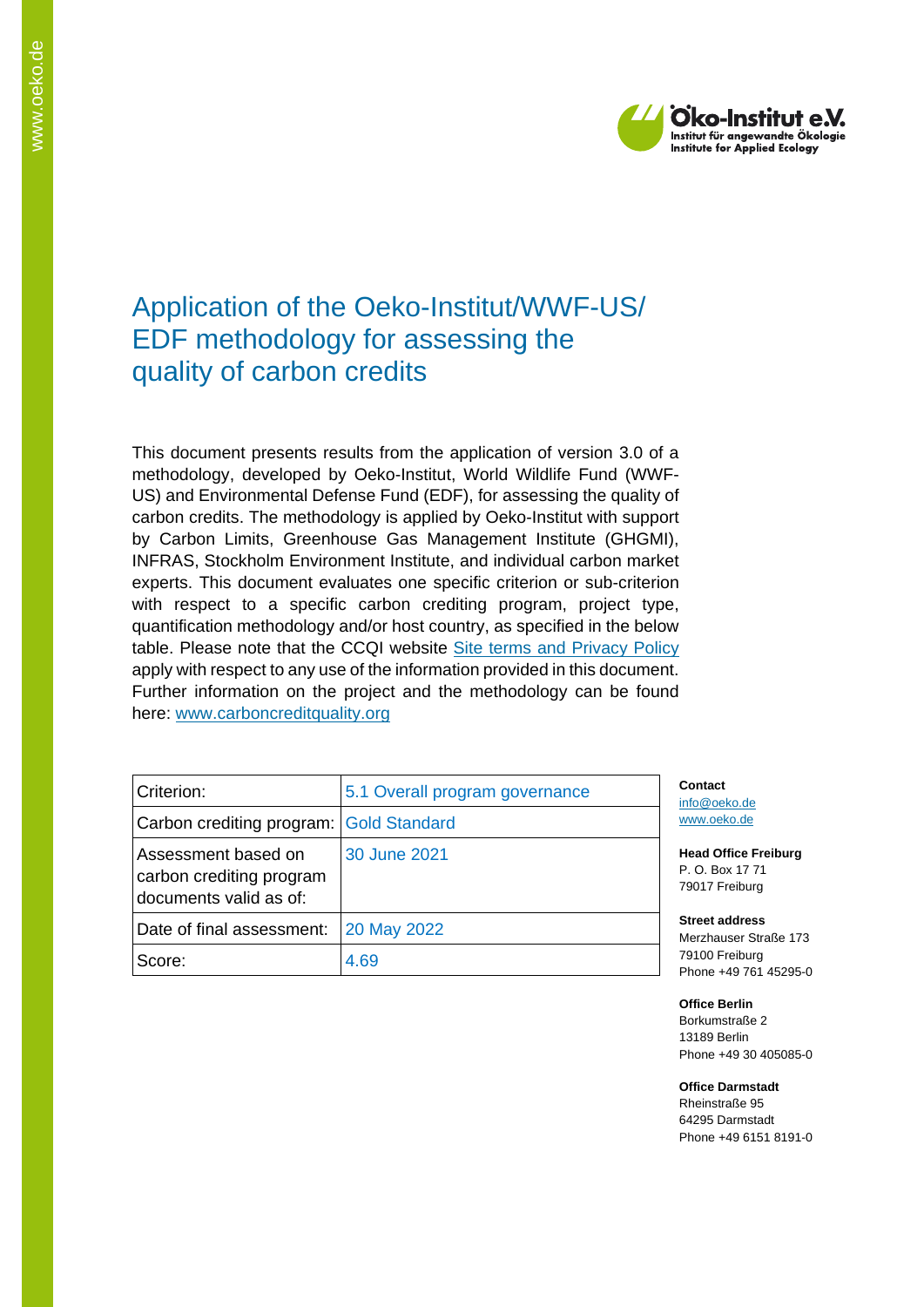# **Assessment**

# **Indicator 5.1.1**

#### **Relevant scoring methodology provisions**

"The program has a Secretariat comprised of paid and fully employed staff that is responsible for the administration of the program."

# **Information sources considered**

- 1 Program website [\(https://www.goldstandard.org/resources/faqs\)](https://www.goldstandard.org/resources/faqs), last accessed on 14 June 2021.
- 2 Program website [\(https://www.goldstandard.org/about-us/our-team\)](https://www.goldstandard.org/about-us/our-team), last accessed on 18 November 2021.
- 3 Gold Standard Standards setting procedures. Version 2.1. Document issued on 9 April 2021. Online available at: [https://globalgoals.goldstandard.org/standards/000.1\\_V2.1\\_Gov\\_Standards-Setting-](https://globalgoals.goldstandard.org/standards/000.1_V2.1_Gov_Standards-Setting-Procedure.pdf)[Procedure.pdf](https://globalgoals.goldstandard.org/standards/000.1_V2.1_Gov_Standards-Setting-Procedure.pdf)
- 4 Gold Standard Technical Governance Committee Terms of Reference. Version 1. Document issued on 2 April 2020. Online available at: [https://globalgoals.goldstandard.org/000-3-gov](https://globalgoals.goldstandard.org/000-3-gov-terms-of-references-tgc/)[terms-of-references-tgc/.](https://globalgoals.goldstandard.org/000-3-gov-terms-of-references-tgc/)
- 5 Technical Advisory Committee Terms of Reference. Version 2.1. Document issued on 9 April 2021. Online available at: [https://globalgoals.goldstandard.org/000-3-gov-terms-of-references](https://globalgoals.goldstandard.org/000-3-gov-terms-of-references-tac/)[tac/](https://globalgoals.goldstandard.org/000-3-gov-terms-of-references-tac/)

# **Relevant carbon crediting program provisions**

- Provision 1 Source 1, Website-FAQ: "Gold Standard's day-to-day activities are run by the Secretariat and overseen by the Governance Board who provide financial oversight and strategic governance. Our Technical Advisory Committee is responsible for ensuring the rigor and integrity in all our work, proven existing programs and innovative new initiatives."
- Provision 2 Source 3, section 1.1.1, page 2: "The Gold Standard Secretariat, governed by the Technical Governance Committee (TGC) is responsible for the development (including the initiation, design, authoring and development) of all Standards under Gold Standard for the Global Goals (GS4GG). 'Standard' is used as an overarching term throughout this document and may refer to the following list and any associated procedures, guidelines, templates: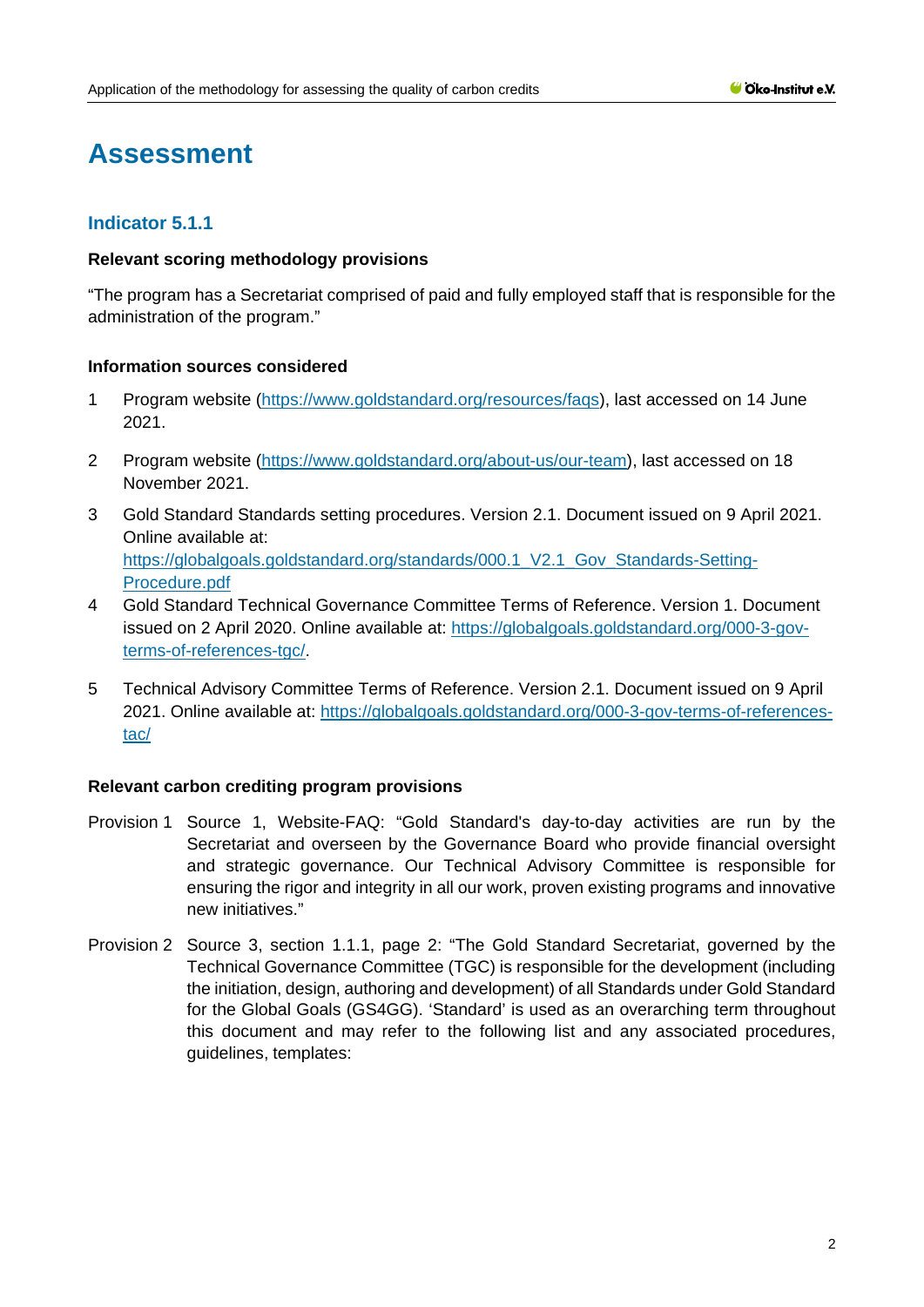- Provision 3 Source 3, section 2.1.2, page 3: "The creation or revision of these modules may be undertaken by Gold Standard either as: a. Self-initiated in line with pre-planned reviews or the strategic objectives and priorities of the organisation. b. By initiation via request by any stakeholder and subsequent acceptance by Gold Standard."
- Provision 4 Source 3, section 2.1.3, page 3: "The TGC is responsible for mandating the development and approval process of all Standards and Modules. It does so by reference to the Technical Governance Guiding Principles. New or updated Standards and Modules shall not be published or available for use unless approved in accordance with the mandate given to the TGC or appointed Committee as noted in the TGC Terms of Reference. Note that the TGC itself is not responsible for taking any such decisions. Instead it provides the necessary mandate to other Advisory Committees, Working Groups or the Secretariat as appropriate."
- Provision 5 Source 3, section 2.1.4, page 3: "Standard approval decisions typically fall into two categories, summarised in TABLE 1, below. Typically, Category 1 decisions are made by TGC or a Technical Advisory Committee mandated by the TGC for that purpose. This could be an existing standing Committee, a sub-group or a newly formed Expert Working Group for the purpose. Project or function specific standing Committees are typically responsible for Category 2 decisions, though these may be supplemented by further experts and/or stakeholders where required."
- Provision 6 Source 3, section 4.1.1, page 8: "All allegations, grievances and complaints regarding standards setting shall be directed through the Gold Standard Grievance Procedure."

Provision 7 Source 4, section 1.1 and 4.5, page 1 and 5: "The TGC is an independent group of experts appointed by the Gold Standard (GS) to oversee (in line with the Gold Standard Technical Governance Guiding Principles) all technical aspects of GS activity related to standards, assurance and certification. The specific responsibilities are as follows:

Provide the mandate to the relevant Working Group or Committee for the approval of all GS Standards and Standards revisions (as defined in the Gold Standard Standards Setting Procedures).

Approval of the development, implementation and operation of the Gold Standard Standards Setting Procedures and all subsequent amendments and updates.

Oversight of all grievances and/or procedural complaints related to Standards Setting (where relevant to technical matters) where such complaints are not adequately dealt with or unresolvable by the GS Secretariat.

Review and comment on the GS annual workplan in relation to technical matters. Other specific tasks as may be added to the agenda by GS Secretariat and/or Board.

Brief new members of the TGC including assisting in transition periods" [..]

"Implementation – The Secretariat is responsible for implementation of the TGC decisions unless specifically determined otherwise."

Provision 8 Source 5, section 3.1 and 2, pages 3 and 4: "RESPONSIBLITIES OF TECHNICAL ADVISORY COMMITTEE

> 3.1 |Standards Development. Standards Development activities including approval of new standards, standards updates, rule changes and clarifications (where required), based on (not exhaustive)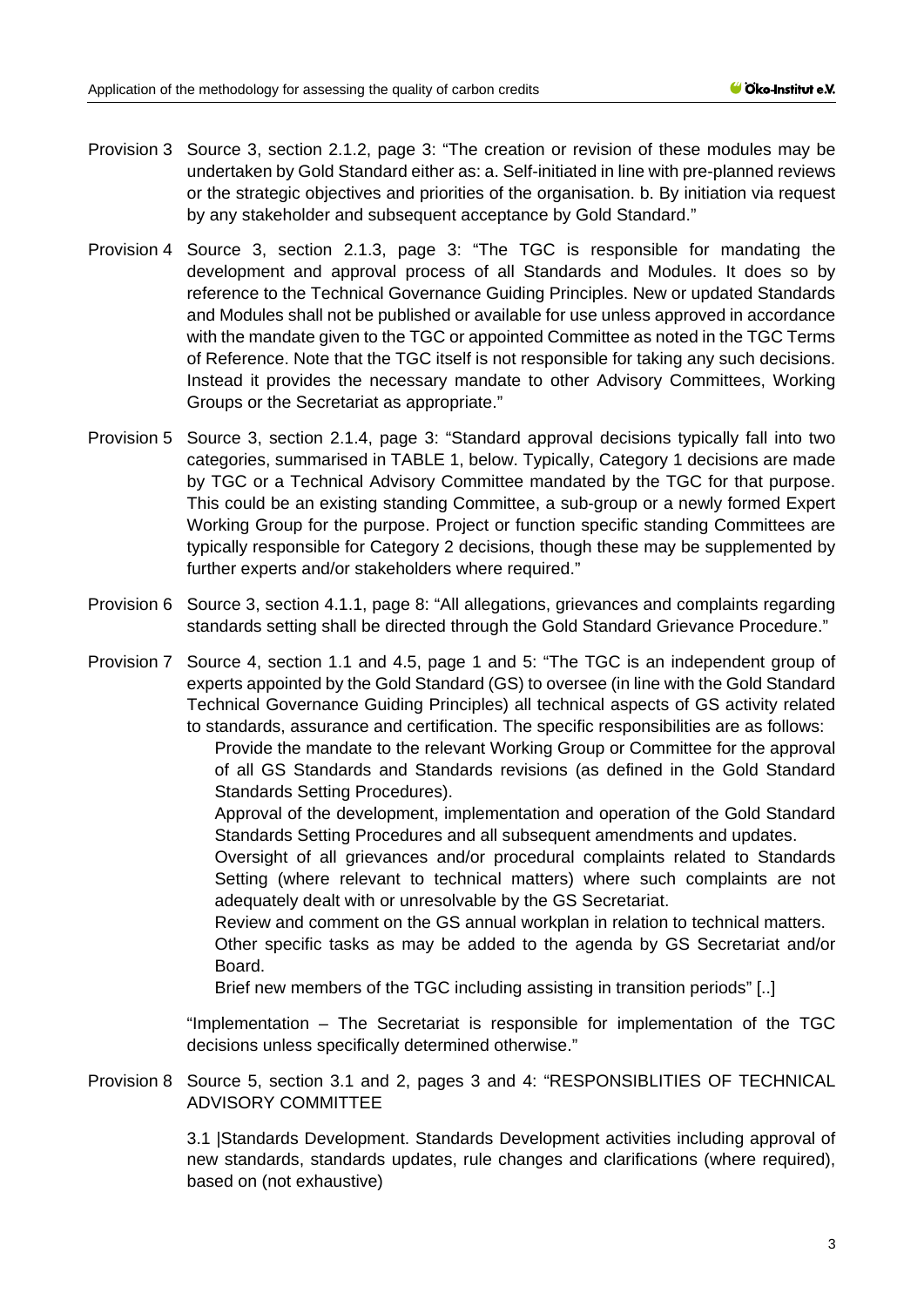Developments under the UNFCCC, the Paris Agreement, the Sustainable Development Goals (SDGs) and other relevant reference frameworks Developments in the end-user markets served by Gold Standard and GS4GG Developments in best practice and research as relevant to Gold Standard and GS4GG

Proposals from Secretariat, Gold Standard Board and the NGO supporter community

Feedback and suggestions from market actors submitted to the TAC through Secretariat; and

Emergence of innovations suitable for addition to the Gold Standard activities.

In the context of Environmental Markets, the TAC is also the body in charge of operationalising any future scope expansions of Gold Standard for Global Goals based on previous 'in principal' Board approval. Decision on whether to approve a change of scope ideally requires consensus among TAC members (of the relevant committee like Energy/Land Use) or a two third absolute majority of the TAC committee. Such approval should be based on the advice of the Secretariat and informed by a public stakeholder consultation where required. [...]

The Certification process is managed by SustainCERT. All Certification decisions are made by SustainCERT, in line with the relevant requirements of the standards. As part of the certification process, at key review milestones, TAC is notified (by SustainCERT) of an impending review and certification decision. TAC Members may review and comment on project documentation at these times, such that SustainCERT takes account of any concerns, queries or clarifications requested as part of the review. In case of any grievance received on a project, TAC oversees the investigation process run by Secretariat."

#### **Assessment outcome**

Yes (2 Points).

# **Justification of assessment**

The above documentation clearly specifies that the indicator is fulfilled.

# **Indicator 5.1.2**

#### **Relevant scoring methodology provisions**

"The program provides contact details for the Secretariat on the program's website."

#### **Information sources considered**

1 Program website (https://www.goldstandard.org/about-us/our-team), last accessed on 18 November 2021.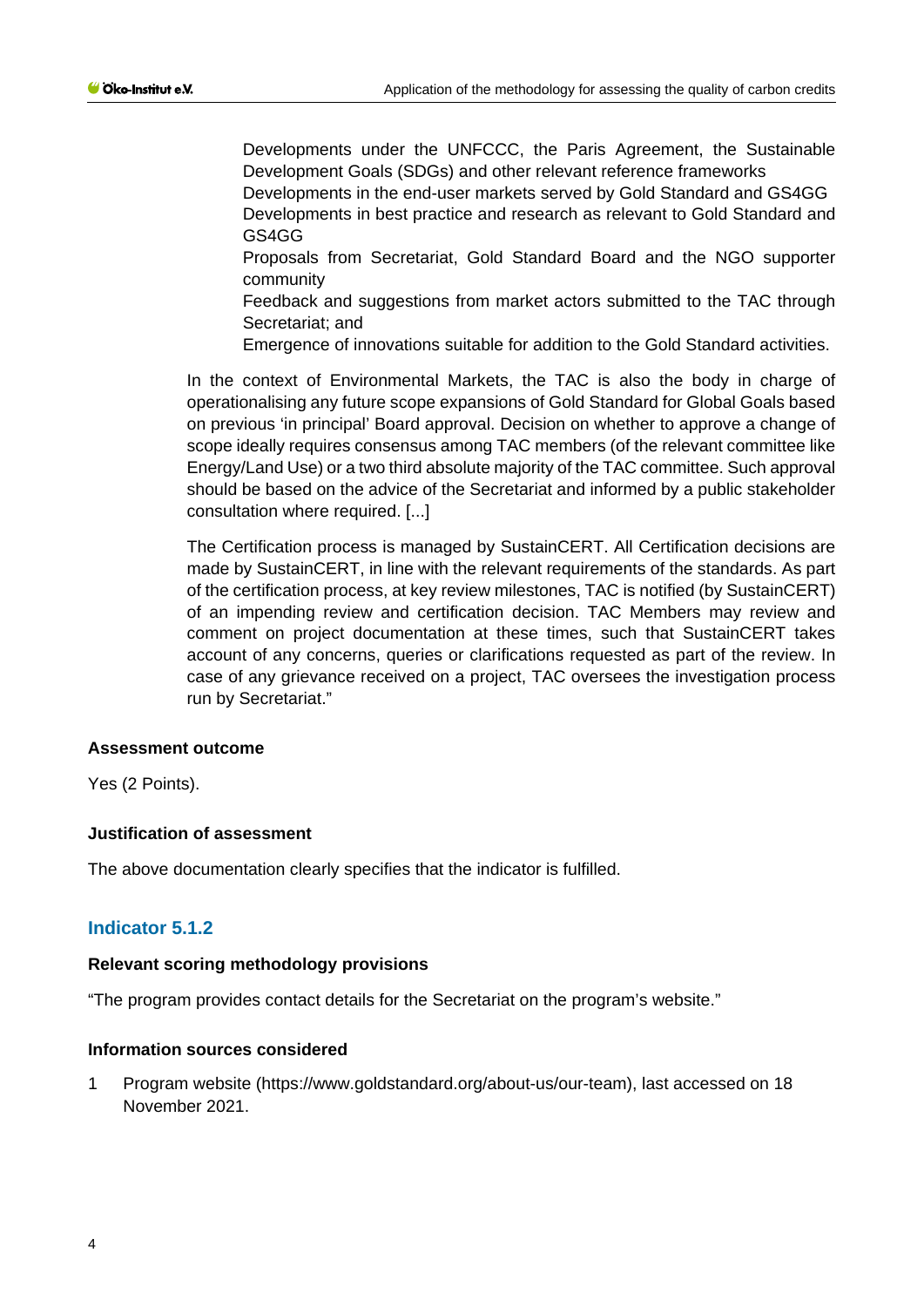#### **Relevant carbon crediting program provisions**

Not applicable.

# **Assessment outcome**

Yes (1 Point).

# **Justification of assessment**

The program website lists all members of the Gold Standard Secretariat, their related functions and contact details.

# **Indicator 5.1.3**

# **Relevant scoring methodology provisions**

"The program defines who is responsible for the administration of the program and has established formally defined procedures for the decision making process on key programmatic functions, such as the approval of the normative program documents, the registration of projects, and the issuance, transfer and cancellation of carbon credits."

# **Information sources considered**

- 1 Gold Standard Standards setting procedures. Version 2.1. Document issued on 9 April 2021. Online available at: https://globalgoals.goldstandard.org/standards/000.1 V2.1 Gov Standards-Setting-[Procedure.pdf](https://globalgoals.goldstandard.org/standards/000.1_V2.1_Gov_Standards-Setting-Procedure.pdf)
- 2 Gold Standard Technical Governance Committee Terms of Reference. Version 1. Document issued on 2 April 2020. Online available at: [https://globalgoals.goldstandard.org/000-3-gov](https://globalgoals.goldstandard.org/000-3-gov-terms-of-references-tgc/)[terms-of-references-tgc/.](https://globalgoals.goldstandard.org/000-3-gov-terms-of-references-tgc/)
- 3 Technical Advisory Committee Terms of Reference. Version 2.1. Document issued on 9 April 2021. Online available at: [https://globalgoals.goldstandard.org/000-3-gov-terms-of-references](https://globalgoals.goldstandard.org/000-3-gov-terms-of-references-tac/)[tac/.](https://globalgoals.goldstandard.org/000-3-gov-terms-of-references-tac/)
- 4 Gold Standard Validation & Verification Body Requirements. Version 2.0. Document issued on 14 January 2021. Online available at: [https://globalgoals.goldstandard.org/109-par-validation](https://globalgoals.goldstandard.org/109-par-validation-verification-body-requirements/)[verification-body-requirements/.](https://globalgoals.goldstandard.org/109-par-validation-verification-body-requirements/)
- 5 Gold Standard Principles & Requirements. Version 1.2. Document issued in October 2019. Online available at: [https://globalgoals.goldstandard.org/101-par-principles-requirements/.](https://globalgoals.goldstandard.org/101-par-principles-requirements/)
- 6 SustainCert Website. Last accessed on 03 March 2022: [https://www.sustain](https://www.sustain-cert.com/environmental-markets/)[cert.com/environmental-markets/](https://www.sustain-cert.com/environmental-markets/)
- 7 The Gold Standard Foundation Registry Terms of Use (last updated November 2013) and Gold Standard Terms & Conditions (last updated May 2014), available at [https://www.goldstandard.org/sites/default/files/gold-standard-registry\\_tou\\_tcs.pdf](https://www.goldstandard.org/sites/default/files/gold-standard-registry_tou_tcs.pdf)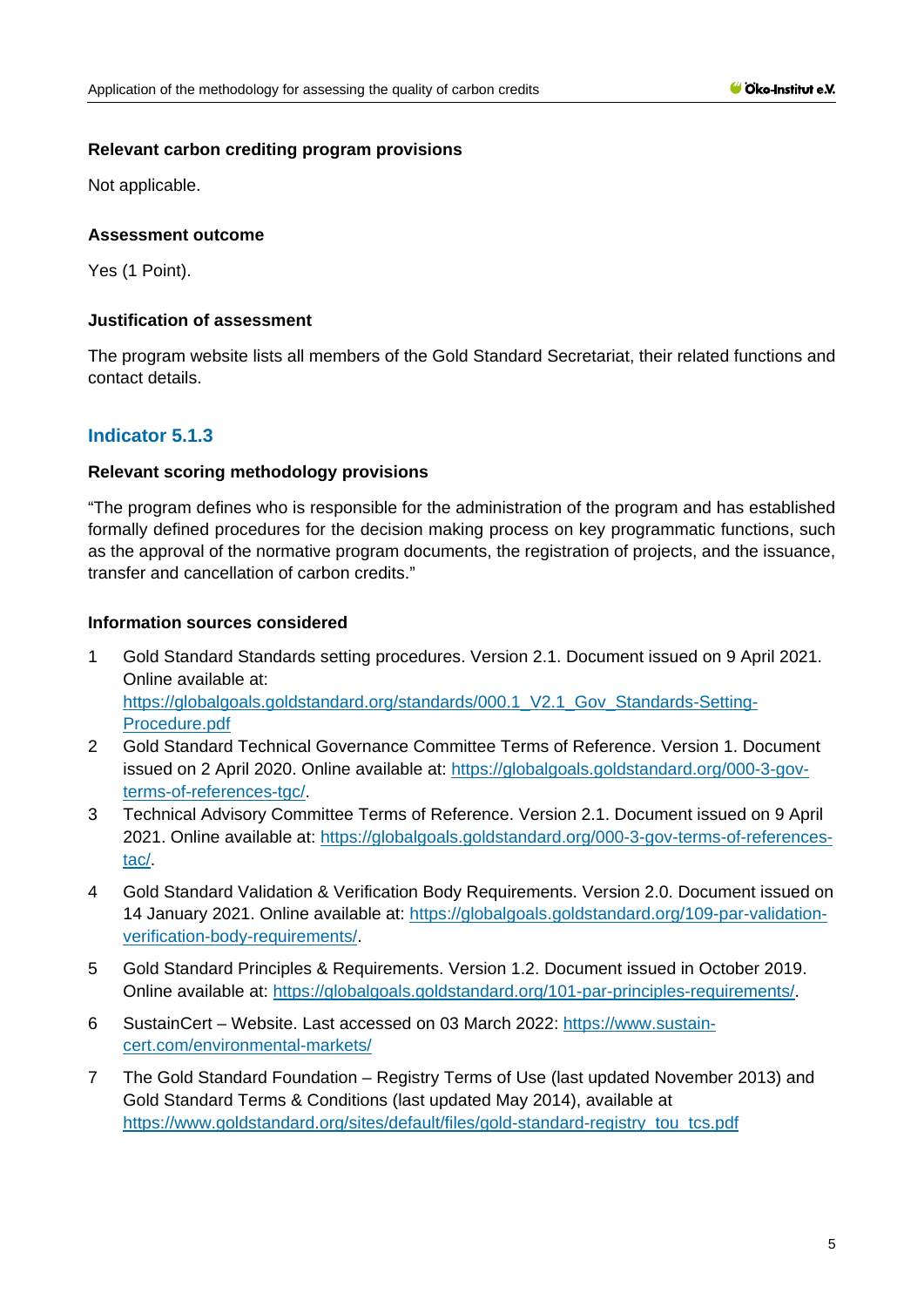#### **Relevant carbon crediting program provisions**

- Provision 1 Source 1, section 1.1.1, page 2: "The Gold Standard Secretariat, governed by the Technical Governance Committee (TGC) is responsible for the development (including the initiation, design, authoring and development) of all Standards under Gold Standard for the Global Goals (GS4GG). 'Standard' is used as an overarching term throughout this document and may refer to the following list and any associated procedures, guidelines, templates:
	- 000 Series –Technical Governance Principles & Requirements
	- 100 Series Principles & Requirements
	- 200 Series Activity Requirements
	- 300 Series Contextual Requirements
	- 400 Series –Impact Quantification Methodologies
	- 500 Series –Product Requirements"
- Provision 2 Source 1, section 2.1.6 and 2.1.1, page 2: "Between regular or planned updates to the Standard there may be urgent clarifications or corrections required, for example, if Gold Standard receives substantial feedback from stakeholders that warrants an immediate review of a specific requirement in the Standard. Where such circumstances occur, Gold Standard will update the requirements in discussion with Technical Governance Committee (TGC) or appointed Technical Advisory Committee (TAC). The updates will be published, and stakeholders notified. Where required, further stakeholder engagement sessions may follow, dependent on the nature of the changes. The precise process for decision, publication and further engagement on unplanned updates shall be discussed with the TGC or appointed TAC on a case-bycase basis [...]

Gold Standard develops and implements Standards and Modules that may take a number of different forms, as defined in 1.1.1 | above. The development of these Standards and Modules may be newly initiated or constitute an update or revision to existing documents."

- Provision 3 Source 1, section 2.1.2, page 3: "The creation or revision of these modules may be undertaken by Gold Standard either as: a. Self-initiated in line with pre-planned reviews or the strategic objectives and priorities of the organisation. b. By initiation via request by any stakeholder and subsequent acceptance by Gold Standard."
- Provision 4 Source 1, section 2.1.3 and 2.1.4, page 3: "The TGC is responsible for mandating the development and approval process of all Standards and Modules. It does so by reference to the Technical Governance Guiding Principles. New or updated Standards and Modules shall not be published or available for use unless approved in accordance with the mandate given to the TGC or appointed Committee as noted in the TGC Terms of Reference. Note that the TGC itself is not responsible for taking any such decisions. Instead it provides the necessary mandate to other Advisory Committees, Working Groups or the Secretariat as appropriate.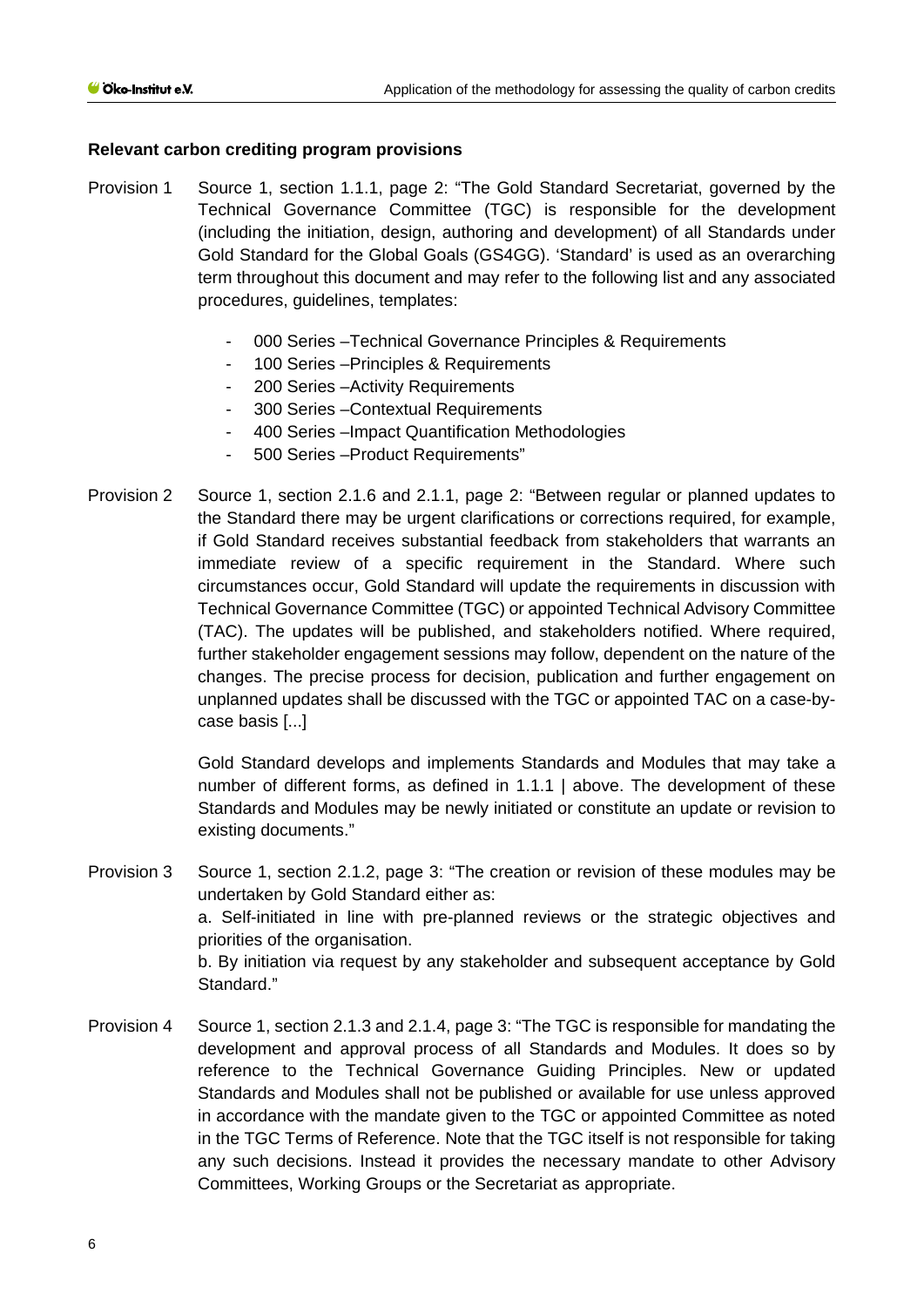Standard approval decisions typically fall into two categories, summarised in TABLE 1, below. Typically, Category 1 decisions are made by TGC or a Technical Advisory Committee mandated by the TGC for that purpose. This could be an existing standing Committee, a sub-group or a newly formed Expert Working Group for the purpose. Project or function specific standing Committees are typically responsible for Category 2 decisions, though these may be supplemented by further experts and/or stakeholders where required. […]"

|  | Table 1 - Categories of Standards Setting decisions |  |  |  |  |
|--|-----------------------------------------------------|--|--|--|--|
|--|-----------------------------------------------------|--|--|--|--|

| <b>CATEGORY 1</b>                                                                                          | <b>CATEGORY 2</b>                                                                                                                      |
|------------------------------------------------------------------------------------------------------------|----------------------------------------------------------------------------------------------------------------------------------------|
| <b>Cross cutting and strategic issues</b>                                                                  | <b>Activity specific matters</b>                                                                                                       |
| - New standards and standard updates e.g.<br>GS4GG                                                         | - Management of and updates to standards,<br>tools and quidelines.                                                                     |
| - New products and product revisions e.g.<br>GS4SUD, REC labels                                            | - New development of and updates to Activity<br>Requirements, tools and guidelines e.g. RE<br><b>Activity Requirements</b>             |
| - New cross cutting products and revisions,<br>tools and guidelines e.g. additionality,<br>double counting | - Activity specific methodologies (noting that<br>first of its kind methodologies captured as<br>Category 1) e.g. Agriculture emission |
| - Cross cutting methodologies, tools and<br>quidelines e.g. Gender                                         | reduction quantification methodology                                                                                                   |
|                                                                                                            | - Activity specific application of Product                                                                                             |
| - First of its kind methodologies, tools and<br>guidelines e.g. ADALYs                                     | Specifications e.g. crediting periods/renewals                                                                                         |
|                                                                                                            | - Activity specific auditor eligibility within                                                                                         |
| - New development and revisions to<br>technical processes, procedures and                                  | overall VVB Requirements                                                                                                               |
|                                                                                                            |                                                                                                                                        |
| structures e.g. Grievance Procedure,                                                                       |                                                                                                                                        |
| <b>Validation &amp; Verification Requirements</b><br>(VVB)                                                 |                                                                                                                                        |

- New project types

Provision 5 Source 2, section 4.5, page 5: "The TGC is an independent group of experts appointed by the Gold Standard (GS) to oversee (in line with the Gold Standard Technical Governance Guiding Principles) all technical aspects of GS activity related to standards, assurance and certification. The specific responsibilities are as follows:

> Provide the mandate to the relevant Working Group or Committee for the approval of all GS Standards and Standards revisions (as defined in the Gold Standard Standards Setting Procedures).

> Approval of the development, implementation and operation of the Gold Standard Standards Setting Procedures and all subsequent amendments and updates.

> Oversight of all grievances and/or procedural complaints related to Standards Setting (where relevant to technical matters) where such complaints are not adequately dealt with or unresolvable by the GS Secretariat.

Review and comment on the GS annual workplan in relation to technical matters.

Other specific tasks as may be added to the agenda by GS Secretariat and/or Board.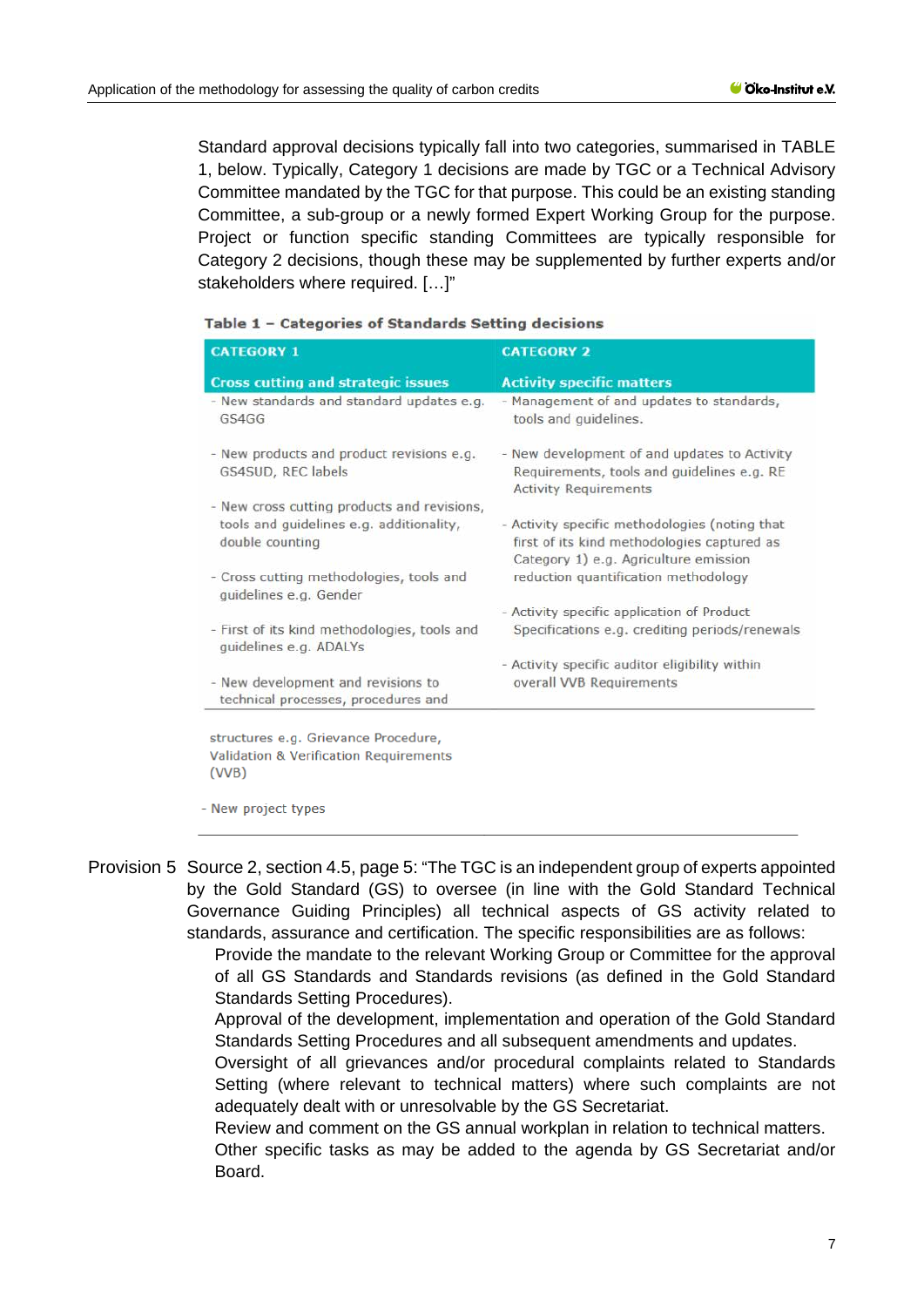Brief new members of the TGC including assisting in transition periods"

Provision 6 Source 3, section 3.1 and 3.2, page 3 and 4: "RESPONSIBLITIESOF TECHNICAL ADVISORY COMMITTEE

> 3.1 |Standards Development. Standards Development activities including approval of new standards, standards updates, rule changes and clarifications (where required), based on (not exhaustive)

Developments under the UNFCCC, the Paris Agreement, the Sustainable Development Goals (SDGs) and other relevant reference frameworks

Developments in the end-user markets served by Gold Standard and GS4GG Developments in best practice and research as relevant to Gold Standard and GS4GG

Proposals from Secretariat, Gold Standard Board and the NGO supporter community

Feedback and suggestions from market actors submitted to the TAC through Secretariat; and

Emergence of innovations suitable for addition to the Gold Standard activities.

In the context of Environmental Markets, the TAC is also the body in charge of operationalising any future scope expansions of Gold Standard for Global Goals based on previous 'in principal' Board approval. Decision on whether to approve a change of scope ideally requires consensus among TAC members (of the relevant committee like Energy/Land Use) or a two third absolute majority of the TAC committee. Such approval should be based on the advice of the Secretariat and informed by a public stakeholder consultation where required. [...]

The Certification process is managed by SustainCERT. All Certification decisions are made by SustainCERT, in line with the relevant requirements of the standards. As part of the certification process, at key review milestones, TAC is notified (by SustainCERT) of an impending review and certification decision. TAC Members may review and comment on project documentation at these times, such that SustainCERT takes account of any concerns, queries or clarifications requested as part of the review. In case of any grievance received on a project, TAC oversees the investigation process run by Secretariat."

- Provision 7 Source 4, section 1.1.1.3, page 3: "Gold Standard's approach to certification decision making is overseen by the Gold Standard Technical Advisory Committee (TAC). Changes to the certification approach laid out in these Requirements shall be approved by TAC."
- Provision 8 Source 4, section 6.1.1.1-6.1.1.3, pages 7-9: "SustainCERT, Gold Standard's appointed certification/assurance body is responsible for confirming certification decisions. There are a number of safeguards in place to ensure that this process maintains the principles set out in section 5|above, as described in this section.

Gold Standard certification decision making is undertaken as a five-step process, with specific timings and details dependent on the certification pathway sought by the project. The steps are as summarised in Figure 1and briefly described below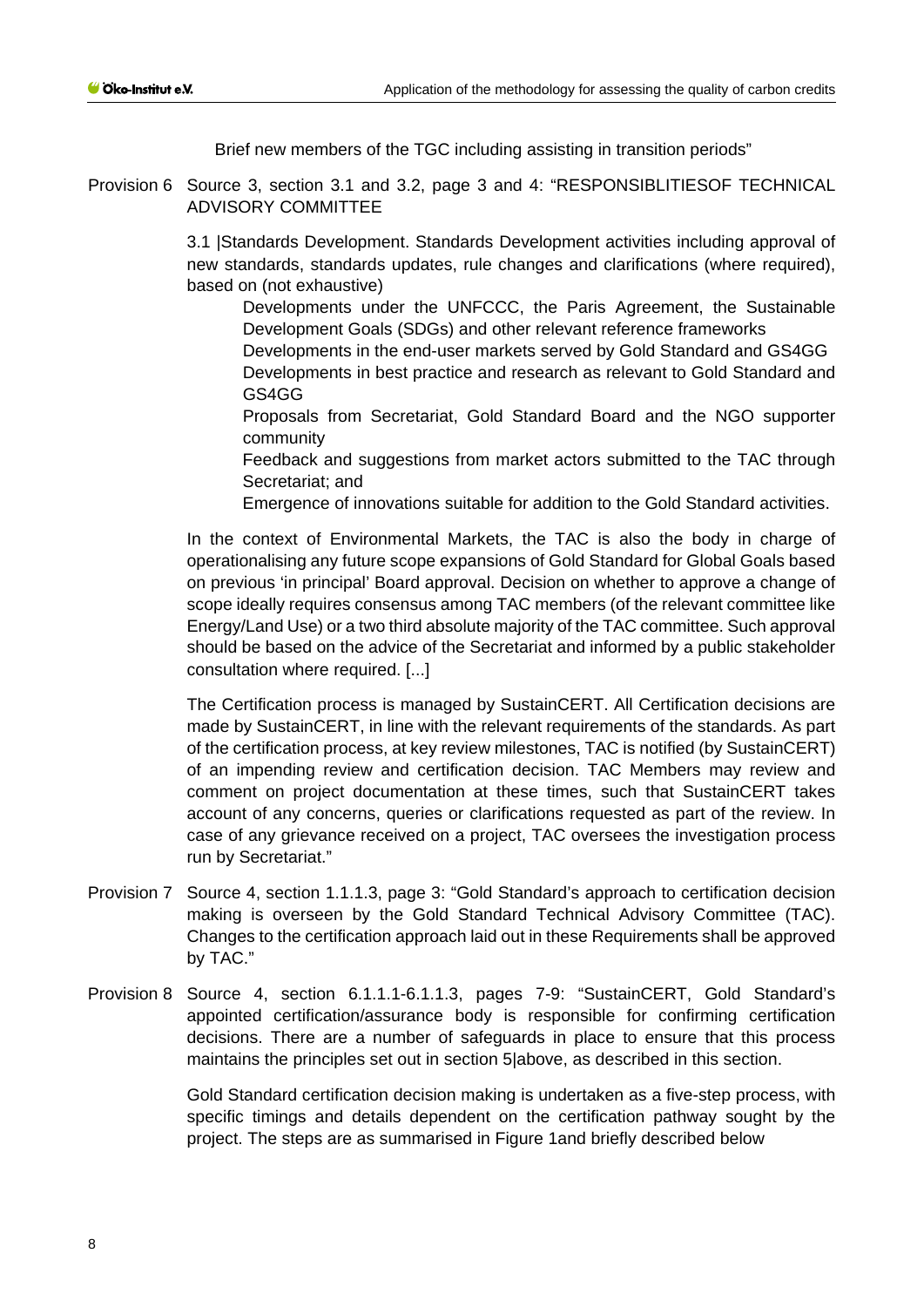

Figure 1 . Certification decision making

STEP 1 –The project developer appoints a GS VVB, eligible for the specific certification pathway sought. The appointment and contracting are between the project developer and the VVB and shall include the scope of work that is comprehensive and suitable for the certification pathway sought.

STEP 2 –The VVB conducts Validation or Verification (as appropriate to project status) of the Project. This involves audit team appointment, audit planning, site visit, assessment of conformity to the Principles & Requirements, or earlier versions of Gold Standard and associated standard documents and submission of a Validation or Verification Report with opinion (positive or negative) to SustainCERT.

STEP 3 –If the Validation or Verification Report provides a positive opinion, then a review is initiated by SustainCERT. This involves peer review by at least one expert (in some cases a second reviewer is also appointed at SustainCERT's discretion, for example, high risk or first-of-kind projects). The documentation is also posted for review and comment by the Technical Advisory Committee (TAC) and NGO Supporters. During this step, Non-conformities (NCs), Corrective Action Requests (CARs), Observations (OBs)/Clarifications (CLs)and Forward Action Requests (FARs) may be raised, beyond those that may have already been raised by the VVB. Certification can only proceed if these are addressed.

STEP 4–Certification is provided if:

- i. The VVB provides a Validation or Verification Report with positive opinion (and has not subsequently removed or changed this position during the review by SustainCERT).
- ii. The peer review carried out by SustainCERTis satisfied that all CARs and NCs are fully resolved (including any associated with TAC, NGO Supporters,or stakeholder inputs as below).
- iii. There are no outstanding TAC or NGO Supporter comments unresolved (see6.1.1.3 |below).

STEP 5–The certification decision along with any certificates are published on the Gold Standard Impact Registry as confirmation.

NGO Supporters and other actors (as defined by Gold Standard in certain Activity Requirements) are stakeholders to the certification process, as opposed to decision makers. Their comments shall be discussed with the TAC if they cannot be resolved directly between SustainCERT and the NGO Supporter. The decision on if/how to address stakeholder comments therefore lies with the TAC."

Provision 9 Source 5, section 2.2.1, page 5: "Gold Standard Certified Project status is achieved by successfully undergoing Verification and performance review (Performance Certification), which means: [..]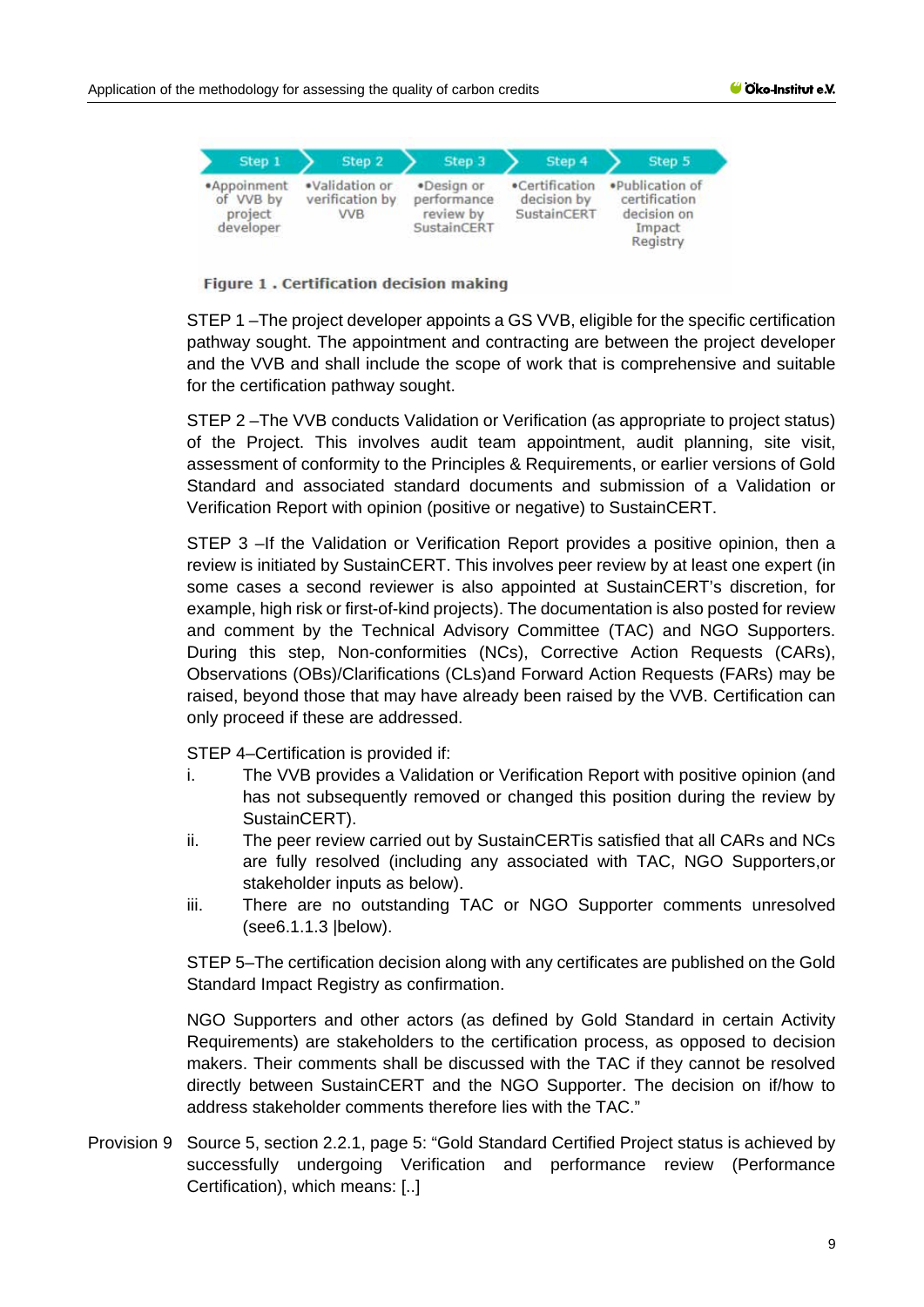(e) A project may be issued Certified Impact Statements and Products such as Gold Standard Verified Emission Reductions (VERs). This is subject to successful Performance Certification of the Project's conformity to applicable Gold Standard Impact Quantification Methodology and Product Requirements.

Provision 10 Soource 7, Section 7: "The Account Holder must notify The Gold Standard through The Gold Standard Registry platform upon transferring, selling, assigning, disposing of, or otherwise dealing with or acting upon Units that are listed on The Gold Standard Registry. The Account Holder shall record the action in The Gold Standard Registry.

7.2. Upon receiving notification from the Account Holder of an action in The Gold Standard Registry in accordance with clause 7.1 and subject to Clause 9:

a. if the action involves a transfer of Units to a purchaser with an account in The Gold Standard Registry, The Gold Standard Registry will notify the purchaser of the transaction through The Gold Standard Registry. Upon approval of the transaction by the purchaser, The Gold Standard Registry will transfer the listed Units into the purchaser's account on The Gold Standard Registry;"

# **Assessment outcome**

Yes (1 Point).

# **Justification of assessment**

Provision 2 to 8 contain information regarding governance and decision making. The responsibilities and decision making process on key programmatic functions, such as the approval of the normative program documents is described in Provision 1 to 8. The administration of the programm by the Gold Standard Secretariat is assisted by different committees. The certification process, including registration of projects and the issuance of credits, is managed by SustainCERT (Provision 6 and 9). Provision 8 and Source 5 describe the certification process, and source 7 gives more information on the transfer and cancellations of credits (e.g. provision 10). The indicator is therefore fulfilled.

# **Indicator 5.1.4**

# **Relevant scoring methodology provisions**

"The program is overseen by a Board of Directors or Trustees."

# **Information sources considered**

- 1 Program website [\(https://www.goldstandard.org/resources/faqs\)](https://www.goldstandard.org/resources/faqs), last accessed on 12 June 2021.
- 2 Program website: Governance (https://www.goldstandard.org/about-us/governance), last accessed on 12 June 2021.

# **Relevant carbon crediting program provisions**

Provision 1 Source 1, website: "Gold Standard's day-to-day activities are run by the Secretariat and overseen by the Governance Board who provide financial oversight and strategic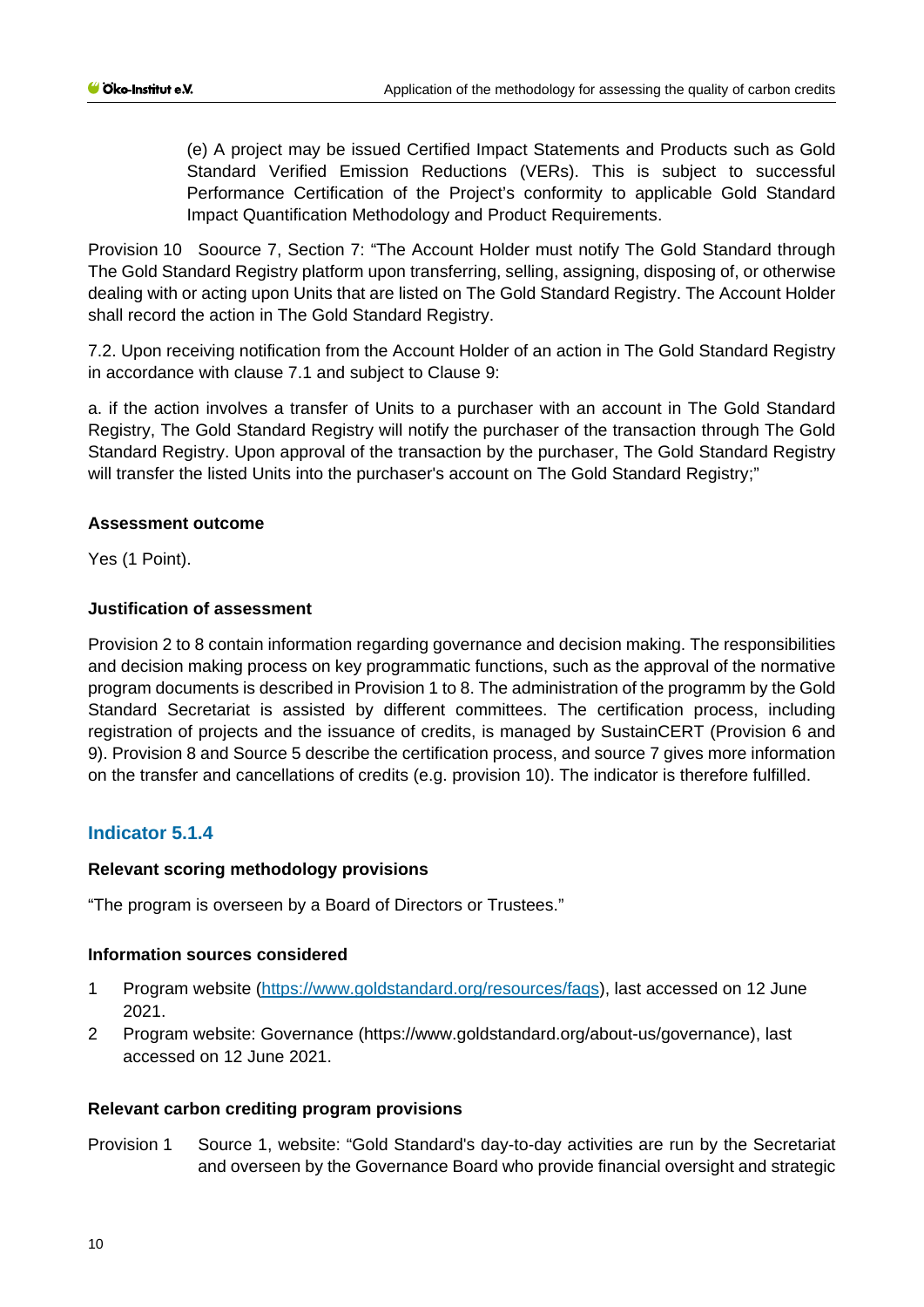governance. Our Technical Advisory Committee is responsible for ensuring the rigor and integrity in all our work, proven existing programs and innovative new initiatives."

Provision 2 Source 2, website: "The Gold Standard Board of Directors supports our vision and mission by providing financial oversight and strategic governance."

#### **Assessment outcome**

Yes (1 Point).

#### **Justification of assessment**

The above documentation specifies that the indicator is fulfilled. There are no provisions in the Gold Standard documents related to the Gold Standard Board of Directors.

# **Indicator 5.1.5**

#### **Relevant scoring methodology provisions**

"All non-staff individuals serving in a professional capacity to support the administration of the program (e.g., members of the Board, advisory groups or expert committees) are subject to conflict of interest provisions to address any financial or other conflicts that may arise in their role supporting the administration of the program (e.g., in providing expert opinions or reviewing quantification methodologies)."

#### **Information sources considered**

- 1 Gold Standard Technical Governance Committee Terms of Reference. Version 1. Document issued on 2 April 2020. Online available at: [https://globalgoals.goldstandard.org/000-3-gov](https://globalgoals.goldstandard.org/000-3-gov-terms-of-references-tgc/)[terms-of-references-tgc/.](https://globalgoals.goldstandard.org/000-3-gov-terms-of-references-tgc/)
- 2 Gold Standard Technical Governance Guiding Principles. Version 1.0. Document issued on 1 July 2017. Online available at: [https://globalgoals.goldstandard.org/000-2-gov-technical](https://globalgoals.goldstandard.org/000-2-gov-technical-governance-guiding-principles/)[governance-guiding-principles/.](https://globalgoals.goldstandard.org/000-2-gov-technical-governance-guiding-principles/)
- 3 Technical Advisory Committee Terms of Reference. Version 2.1. Document issued on 9 April 2021. Online available at: [https://globalgoals.goldstandard.org/000-3-gov-terms-of](https://globalgoals.goldstandard.org/000-3-gov-terms-of-references-tac/)[references-tac/.](https://globalgoals.goldstandard.org/000-3-gov-terms-of-references-tac/)

#### **Relevant carbon crediting program provisions**

Provision 1 Source 1, section 2.5 and 2.6, page 2: "With their appointment the members accept these present Terms of Reference of the TGC. All members and as applicable all observers, experts and staff shall: […] Declare all conflicts of interest at nomination and on an ongoing basis [...]

> In order to ensure confidentiality (see 3.2) and to avoid potential recurring conflicts of interest, none of the voting TGC members shall be directly employed by or working on an operational level for GS Secretariat (note working in consortium or joint funded work arrangements is permitted). TGC members shall inform Secretariat where they are engaged to undertake work for any other standards and/or certification bodies.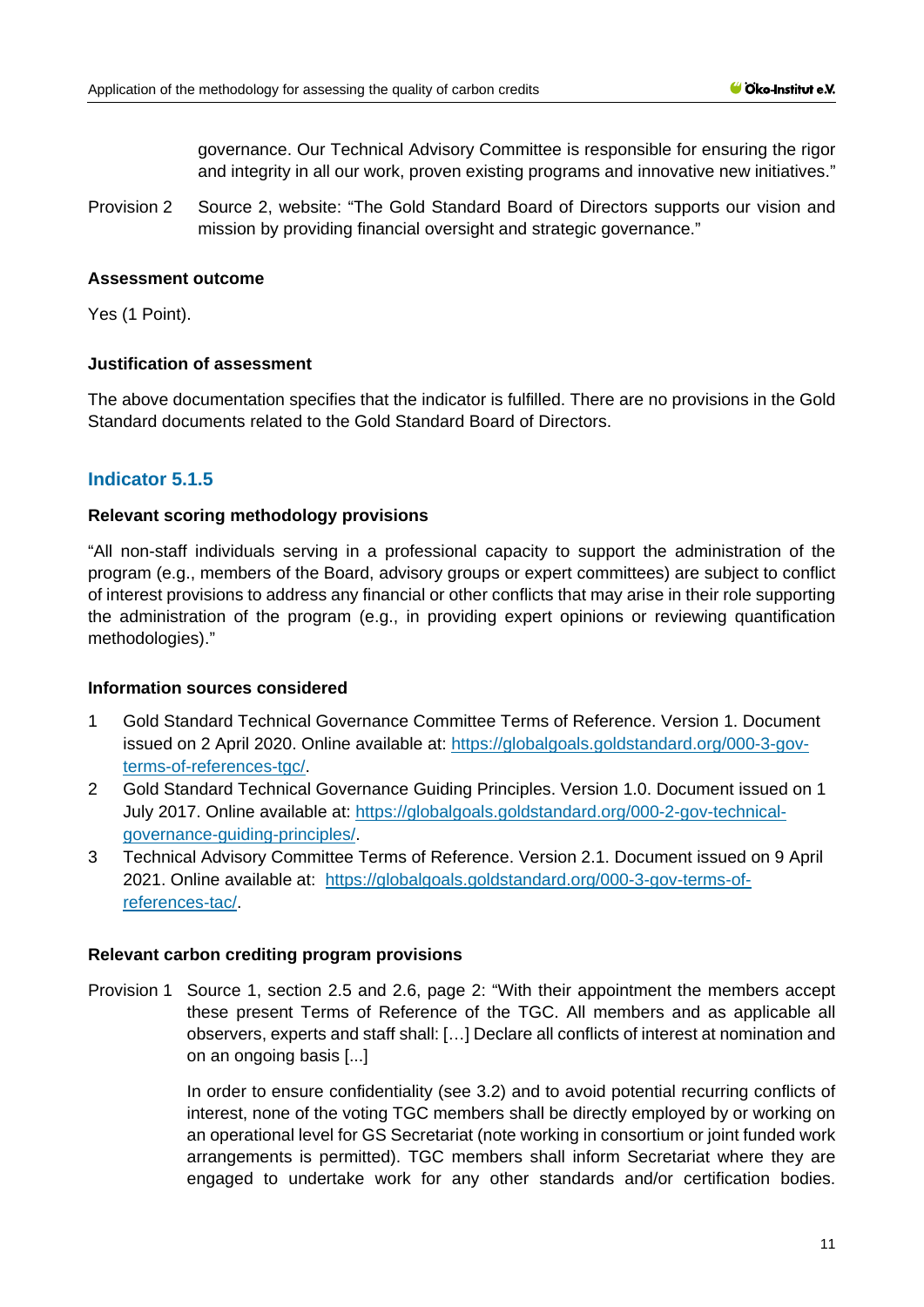Members are expected to do the same in relation to informing other employers of their work with the GS."

- Provision 2 Source 1, section 4.2.2.4, page 5: "When a decision before the TGC constitutes a conflict of interest for any of its members, the affected member(s) will be excluded from voting on this decision and the quorum adjusted accordingly. Conflicts of interest must be announced by the relevant member(s) to the Chair before the item is considered, preferably when the agenda is agreed upon during the opening of the meeting. Responsibility for declaration of conflicts of interest lies with the members."
- Provision 3 Source 2, section 1, page 3: "PRINCIPLE: All Gold Standard developments, including standards setting, development of tools and guidance, assurance and oversight and governance shall be governed and decided upon independently and impartially.IN PRACTICE: This means that:

A robust Conflict of Interest policy shall be implemented at all times."

Provision 4 Source 3, section 6.6., page 7: "When a decision before the TAC constitutes a conflict of interest for any of its members, the affected member(s) will be excluded from voting on this decision and the quorum adjusted accordingly. Conflicts of interest must be announced by the relevant member(s) to the Chair before the item is considered, preferably when the agenda is agreed upon during the opening of the meeting. Responsibility for the declaration of conflicts of interest lies with the members. The TAC Chair or Vice-Chair or any other TAC member, as well as the Secretariat, can ask TAC members to abstain from the decision-making process or to be excluded from the discussions if there is a perceived conflict of interest."

# **Assessment outcome**

No (0 Points).

# **Justification of assessment**

Provisions 1 and 3 include requirements to declare conflicts of interest for technical committees. No conflict of interest provisions were identified explicitly for board members.

# **Indicator 5.1.6**

# **Relevant scoring methodology provisions**

"The program has established a code of conduct (or similar document) that identifies the provisions by which program staff and registry administrators must conduct themselves, including conflict of interest provisions to address any conflicts that may arise in the administration of the program (e.g., in registering projects or issuing carbon credits)."

# **Information sources considered**

1 Gold Standard Technical Governance Guiding Principles. Version 1.0. Document issued on 1 July 2017. Online available at: [https://globalgoals.goldstandard.org/000-2-gov-technical](https://globalgoals.goldstandard.org/000-2-gov-technical-governance-guiding-principles/)[governance-guiding-principles/.](https://globalgoals.goldstandard.org/000-2-gov-technical-governance-guiding-principles/)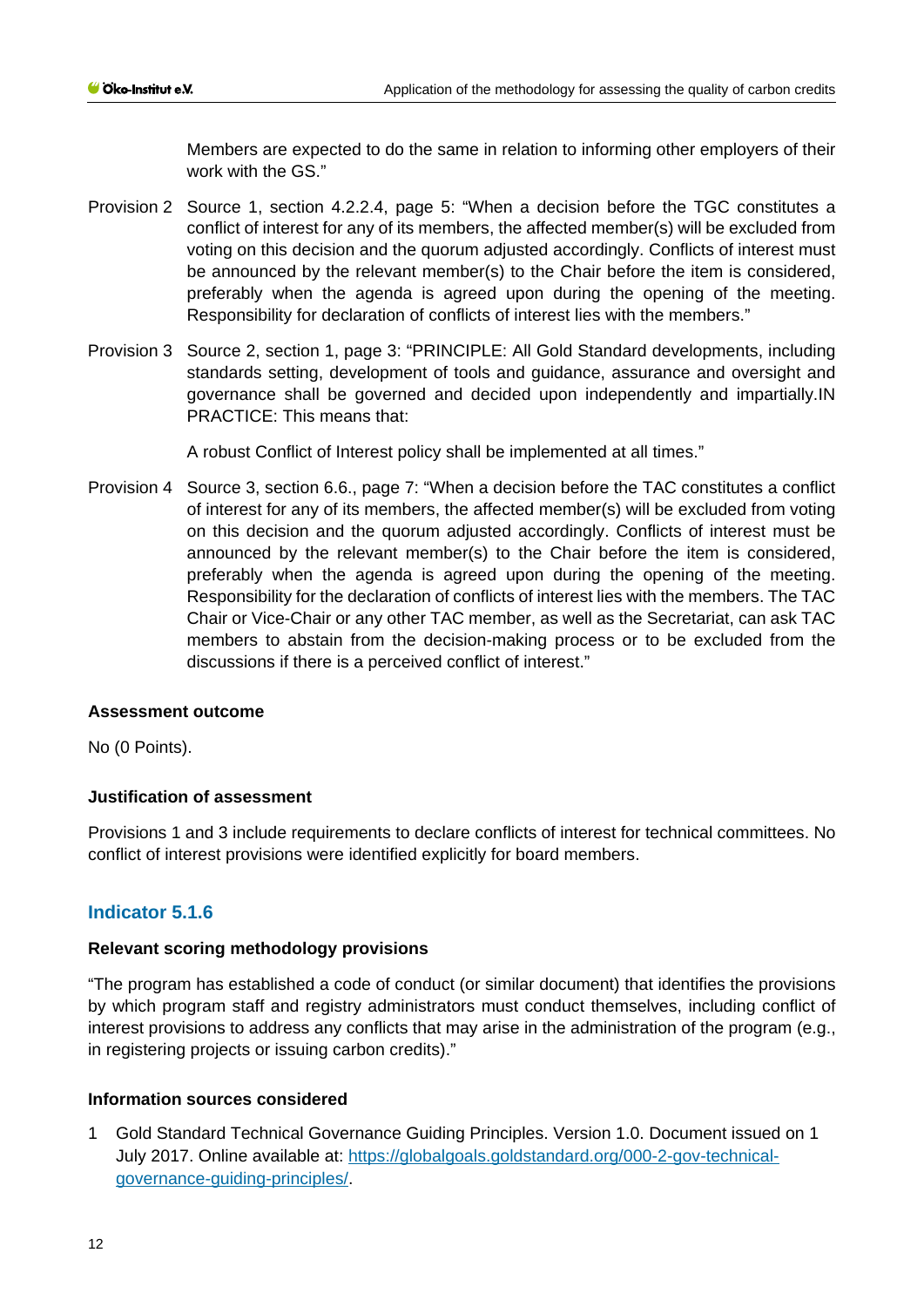#### **Relevant carbon crediting program provisions**

Provision 1 Source 1, section 1, page 3: "PRINCIPLE: All Gold Standard developments, including standards setting, development of tools and guidance, assurance and oversight and governance shall be governed and decided upon independently and impartially. IN PRACTICE: This means that:

A robust Conflict of Interest policy shall be implemented at all times."

Provision 2 Source 1, section 7, page 7: "6. Impartiality Standards systems identify and mitigate conflicts of interest throughout their operations, particularly in the assurance process and in governance. Transparency, accessibility and balanced representation contribute to impartiality."

#### **Assessment outcome**

Yes (1 Point).

#### **Justification of assessment**

The registry is owned and managed by the program itself. The program confirmed that the Conflic of interest policy mentioned in Provision 1 has to be signed by all staff members. Therefore the indicator is fulfilled.

# **Indicator 5.1.7**

#### **Relevant scoring methodology provisions**

"The program's provisions and requirements are developed in accordance with formally defined procedures."

# **Information sources considered**

- 1 Gold Standard´s Standard setting procedure. Version 2.1. Document issued on 9 April 2021. Online available at: [https://globalgoals.goldstandard.org/000-1-gov-standards-setting](https://globalgoals.goldstandard.org/000-1-gov-standards-setting-procedure/)[procedure/.](https://globalgoals.goldstandard.org/000-1-gov-standards-setting-procedure/)
- 2 Impact Quantification Methodology Approval Procedure. Version 1.0. Document issued on 22 October 2018. Online available at: [https://globalgoals.goldstandard.org/401-sdgiq](https://globalgoals.goldstandard.org/401-sdgiq-methodology-approval-procedure/)[methodology-approval-procedure/.](https://globalgoals.goldstandard.org/401-sdgiq-methodology-approval-procedure/)

#### **Relevant carbon crediting program provisions**

Provision 1 Source 1, section 1.1.1, page 2: "The Gold Standard Secretariat, governed by the Technical Governance Committee (TGC) is responsible for the development (including the initiation, design, authoring and development) of all Standards under Gold Standard for the Global Goals (GS4GG). 'Standard' is used as an overarching term throughout this document and may refer to the following list and any associated procedures, guidelines, templates: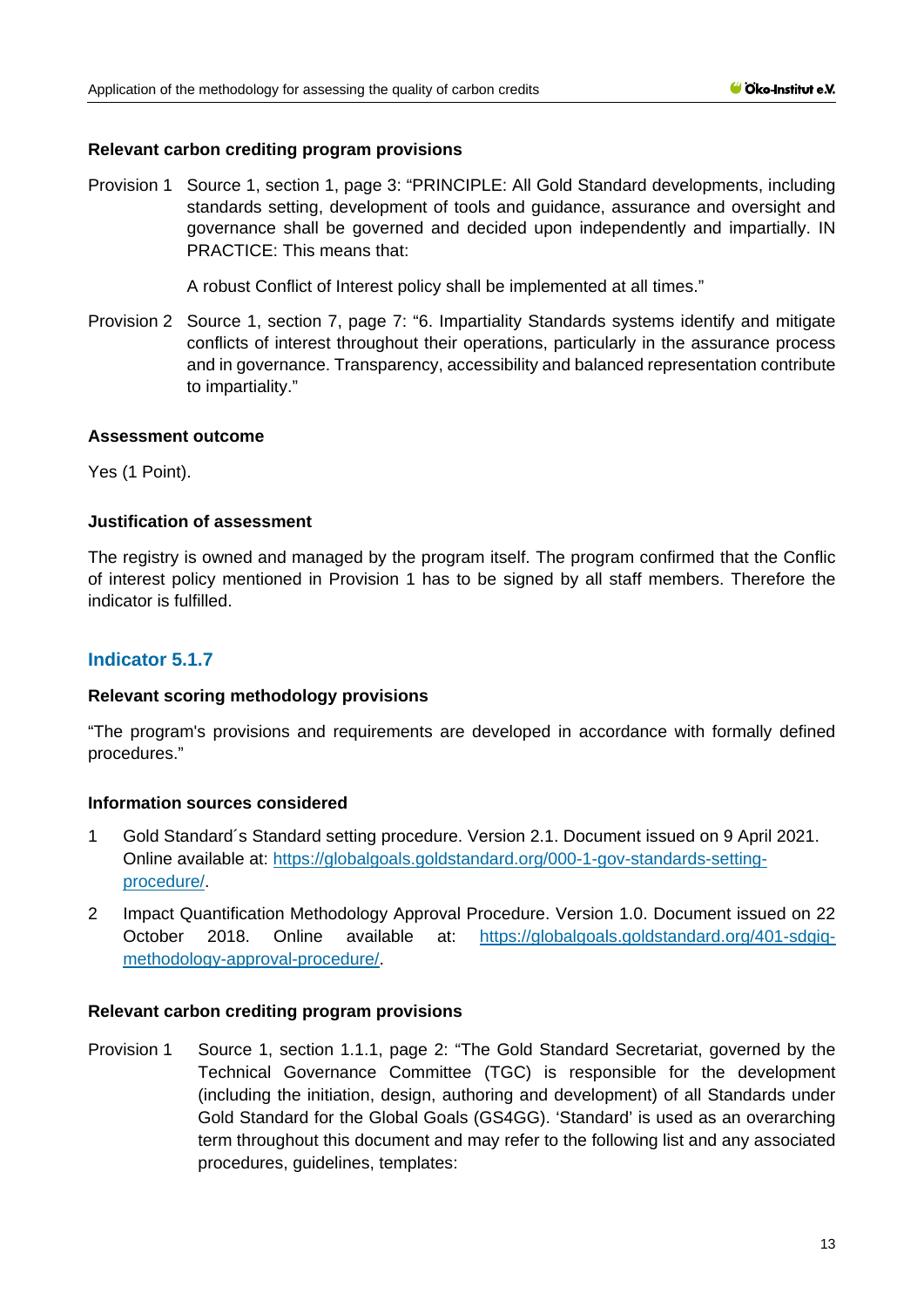- 000 Series –Technical Governance Principles & Requirements
- 100 Series Principles & Requirements
- 200 Series –Activity Requirements
- 300 Series Contextual Requirements
- 400 Series –Impact Quantification Methodologies
- 500 Series Product Requirements"
- Provision 2 Source 1, section 3, page 4: "The Standards Setting Procedures (SSP) sets out the requirements, processes and procedures to be applied under the following development scenarios:
	- a. For developing new Standards documentation
	- b. For review and update to existing Standards documentation
	- c. Or corrective action or suspension of existing approved Standards

The purpose of the document is to make clear the SSP for the above elements and provide details of compliance for all Gold Standard stakeholders in line with the aforementioned ISEAL Codes. It also provides clear guidance as to the governance and approval requirements in line with the Technical Governance Guiding Principles."

Provision 3 Source 2, section 1.1, page 1: "This document outlines the Impact Quantification methodology approval process under the Gold Standard for the Global Goals (GS4GG)"

#### **Assessment outcome**

Yes (1 Point).

#### **Justification of assessment**

The Gold Standard's Standards Setting Procedure (Provision 1) defines the development and revision of standards, tools, guidelines, methodologies and procedures. It includes the following provisions: Technical Governance Principles & Requirements, Principles & Requirements, Activity Requirements, Contextual Requirements, Impact Quantification Methodologies, Product Requirements, and any associated procedures, guidelines, templates.

# **Indicator 5.1.8**

#### **Relevant scoring methodology provisions**

"Material program updates (e.g., new or updated normative program documents) are subject to public consultation and the process for doing so is clearly defined in the program's provisions."

#### **Information sources considered**

1 Technical Governance: Guiding Principles. Version 1.0. Document issued in July 2017. Online available at: [https://globalgoals.goldstandard.org/000-2-gov-technical-governance-guiding](https://globalgoals.goldstandard.org/000-2-gov-technical-governance-guiding-principles/)[principles/.](https://globalgoals.goldstandard.org/000-2-gov-technical-governance-guiding-principles/)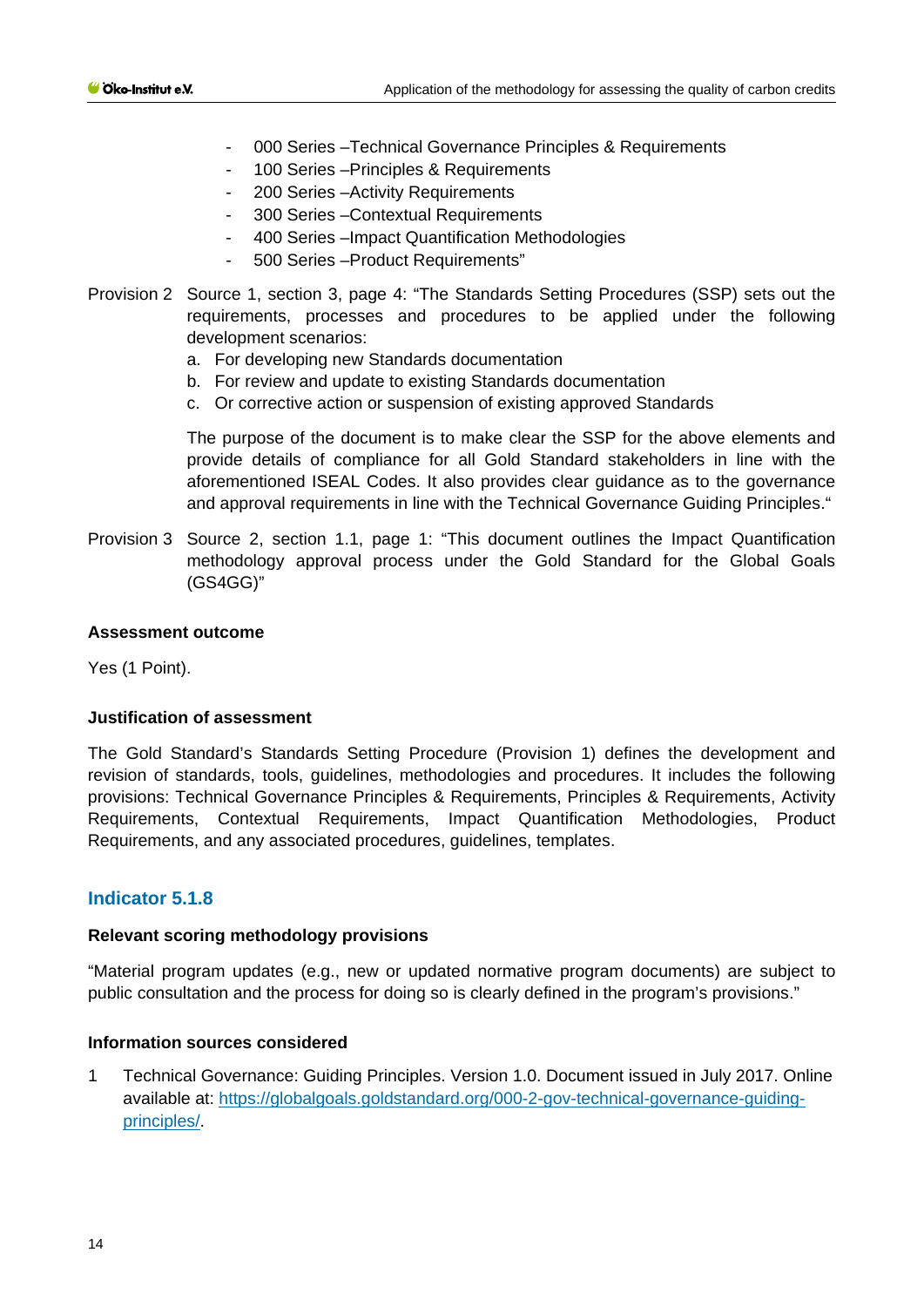- 2 Impact Quantification Methodology Approval Procedure. Version 1.0. Document issued on 22 October 2018. Online available at: [https://globalgoals.goldstandard.org/401-sdgiq](https://globalgoals.goldstandard.org/401-sdgiq-methodology-approval-procedure/)[methodology-approval-procedure/.](https://globalgoals.goldstandard.org/401-sdgiq-methodology-approval-procedure/)
- 3 Gold Standard Standards setting procedures. Version 2.1. Document issued on 9 April 2021. Online available at: https://globalgoals.goldstandard.org/standards/000.1 V2.1 Gov Standards-Setting-[Procedure.pdf](https://globalgoals.goldstandard.org/standards/000.1_V2.1_Gov_Standards-Setting-Procedure.pdf)
- 4 Gold Standard Public Stakeholder Consultation Policy. Version 2.0. Document issued on 3 June 20220. Online available at: [https://globalgoals.goldstandard.org/000-7-gov-stakeholder](https://globalgoals.goldstandard.org/000-7-gov-stakeholder-consultation-policy/)[consultation-policy/.](https://globalgoals.goldstandard.org/000-7-gov-stakeholder-consultation-policy/)

#### **Relevant carbon crediting program provisions**

Provision 1 Source 1, section 2, page 4: "PRINCIPLE: The approach to, and outcomes of governance and decision making for all Gold Standard technical developments shall be transparent.

> Stakeholders shall be represented in technical governance and can participate in developments and assurance.

IN PRACTICE: This means that:

Gold Standard shall publish the Guiding Principles, Standards Setting Procedures, Grievance Procedures, Assurance and Oversight Procedures and relevant Terms of Reference to the Gold Standard website.

For major new developments and updates, Gold Standard shall publish a notification and appropriate rationale to its website and notify stakeholders early in the development. Feedback shall be sought from stakeholders at this early stage as appropriate.

Technically focused public consultations shall be undertaken for new developments and major updates. Gold Standard shall take active steps to engage with stakeholders during consultation periods.

Technical decisions and supporting rationale shall be published to the Gold Standard website.

Decision making committees and working groups shall aim to include representatives of key stakeholder groups, experts and a cross section of gender and geographic user groups.

Assurance and oversight decisions shall be made available to Gold Standard stakeholders for comment."

Provision 2 Source 2, section 3.1.1.1 and 3.1.1.5, page 2 and 6: "The decision for stakeholder consultation shall be at the discretion of the Gold Standard Technical Governance Committee or another appointed committee. For example, new cross-cutting, first-ofkind, complex methodologies or, in some cases, new methodologies or updates may require a 30-day public consultation.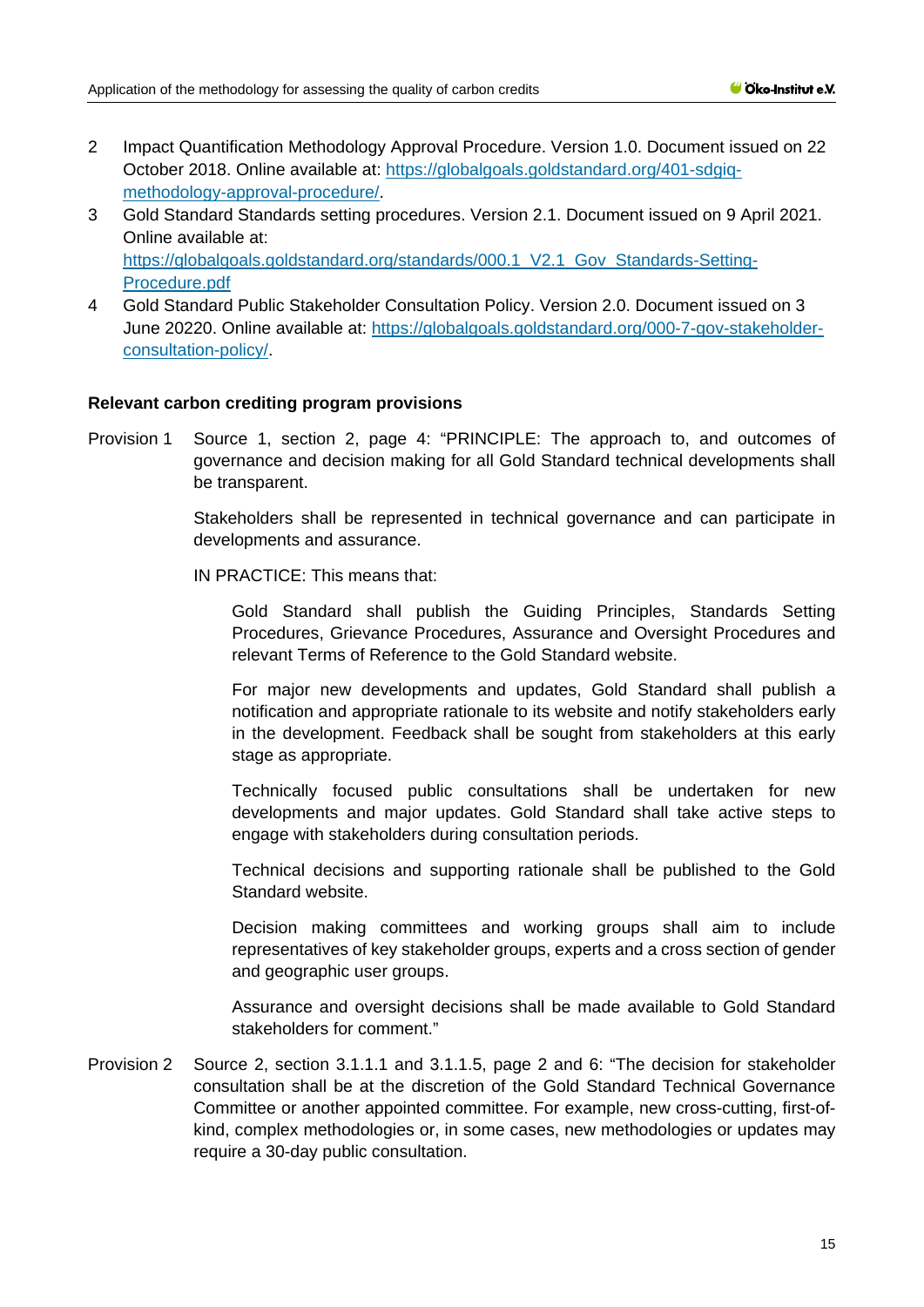Once all CARs/ OBs have been successfully closed, the revised draft methodology document may be published for public consultation for a 30-day period following the Gold Standard "Standard Setting Procedures". Please refer to Figure 1 for further details. The Gold Standard Secretariat shall compile and share the comments received during the public consultation with the methodology developer who shall address the relevant comments and incorporate them in the draft methodology document."

Provision 3 Source 3, section 1.1.4-1.1.6, page 2: "The TGC has the authority over any changes to the SSP.

> In the case of non-substantive changes to the standard (for example corrections of error, language clarification), Gold Standard does not conduct a formal revision process but instead includes notification of any changes in the subsequent review and revision process.

> Between regular or planned updates to the Standard there may be urgent clarifications or corrections required, for example, if Gold Standard receives substantial feedback from stakeholders that warrants an immediate review of a specific requirement in the Standard. Where such circumstances occur, Gold Standard will update the requirements in discussion with Technical Governance Committee (TGC) or appointed Technical Advisory Committee (TAC). The updates will be published, and stakeholders notified. Where required, further stakeholder engagement sessions may follow, dependent on the nature of the changes. The precise process for decision, publication and further engagement on unplanned updates shall be discussed with the TGC or appointed TAC on a case-by-case basis."

Provision 4 Source 3, Table 2, section 3.1.1, page 4: "Table 2 explains the types of documents and categories (as related to Table 1, above) of decision making within Gold Standard:"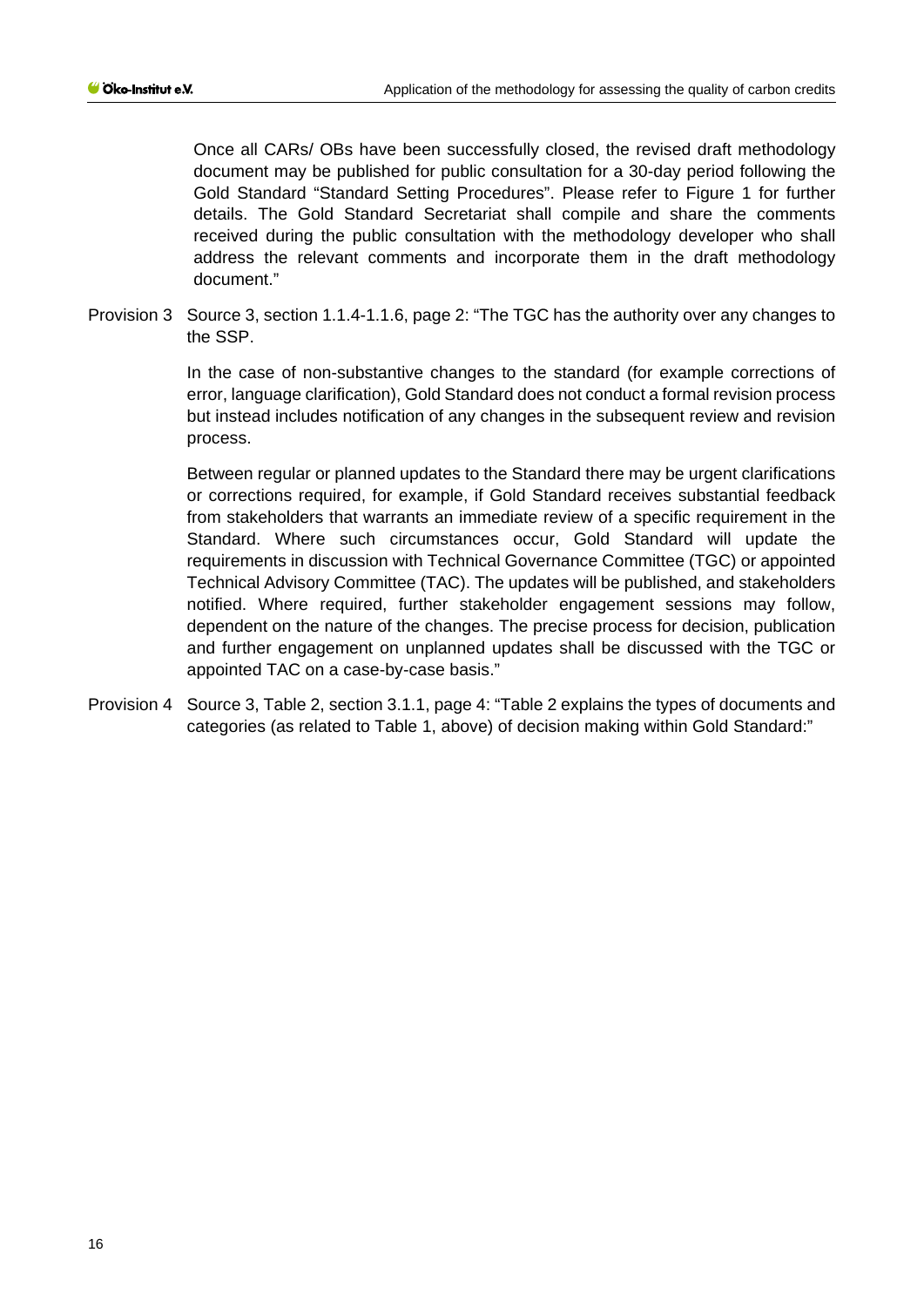|                              | <b>CATEGORY 1</b>                                                    | <b>CATEGORY 2</b>                                                        |
|------------------------------|----------------------------------------------------------------------|--------------------------------------------------------------------------|
| <b>Document</b>              | <b>Matters reviewed and</b>                                          | <b>Matters reviewed and</b>                                              |
| <b>Series</b>                | mandated                                                             | approved                                                                 |
|                              | by the TGC                                                           | by a permanent Committee                                                 |
|                              | - Guiding Principles                                                 | - Committee Terms of Reference                                           |
| $000 -$                      | - Standards Setting Procedures                                       | - Public consultation not required                                       |
| Technical                    | - Grievance Procedures                                               |                                                                          |
| Governance                   | - TGC Terms of Reference                                             |                                                                          |
|                              | - Public consultation not required                                   |                                                                          |
|                              | - New Principles, Requirements,<br>Procedures and Guidelines         | - Activity-specific application of<br>Principles & Requirements          |
|                              | - Major review and update to the                                     | (typically through Activity                                              |
| $100 -$                      | above                                                                | Requirements, see below)                                                 |
| Principles &<br>Requirements | - Publication of terms of<br>reference / key principles and          | - Rule clarifications and updates<br>- Public consultation at discretion |
|                              | rationale                                                            | of Committee                                                             |
|                              | - 2 rounds (60 days and 30 days)<br>of public consultation required  |                                                                          |
|                              | - New Activity-types                                                 | - New Activity Requirements or                                           |
|                              | Requirements (when outside                                           | updates to same (within a                                                |
| 200 - Activity               | given Committee scope)                                               | given Committee scope)                                                   |
| Requirements                 | - Publication of terms of                                            | - Public consultation at discretion                                      |
|                              | reference/key principles and                                         | of Committee                                                             |
|                              | rationale                                                            |                                                                          |
|                              | consultation required                                                |                                                                          |
|                              | - New Context Requirements,                                          |                                                                          |
|                              | <b>Tools and Guidelines.</b>                                         |                                                                          |
| $300 -$ Context              | - Publication of terms of                                            |                                                                          |
| Requirements                 | reference/key principles and                                         |                                                                          |
|                              | rationale                                                            |                                                                          |
|                              | - 1 round (30 days) of public                                        |                                                                          |
|                              | consultation required                                                |                                                                          |
|                              | - New cross-cutting or first of its<br>kind (outside given Committee | - New methodologies or updates<br>to same (within a given                |
|                              | scope)                                                               | Committee) scope                                                         |
| $400 -$ Impact               | - Publication of terms of                                            | - 1 round (30 days) of public                                            |
| Methodologies                | reference/key principles and                                         | consultation at discretion of                                            |
|                              | rationale                                                            | Committee                                                                |
|                              | - 1 round (30 days) of public                                        |                                                                          |
|                              | consultation required                                                |                                                                          |
|                              | - New cross-cutting Product                                          | - Product Requirements (within                                           |
|                              | Requirements (outside given                                          | given Committee scope)                                                   |
|                              | Committee Scope)                                                     | - Publication of terms of                                                |
| 500 - Product                | - Publication of terms of                                            | reference/key principles and                                             |
| Requirements                 | reference/key principles and                                         | rationale                                                                |
|                              | rationale                                                            | - 1 round (30 days) of public                                            |
|                              | - 1 round (30 days) of public                                        | consultation required                                                    |
|                              | consultation required                                                |                                                                          |

Table 2 - Categories of Documents and Technical Developments

Provision 5 Source 4, section 2.1, page 2: "Where a decision or rule requires a public stakeholder consultation process, the Gold Standard will publish a call for stakeholder comments through its website, announcements and other reasonable communication channels.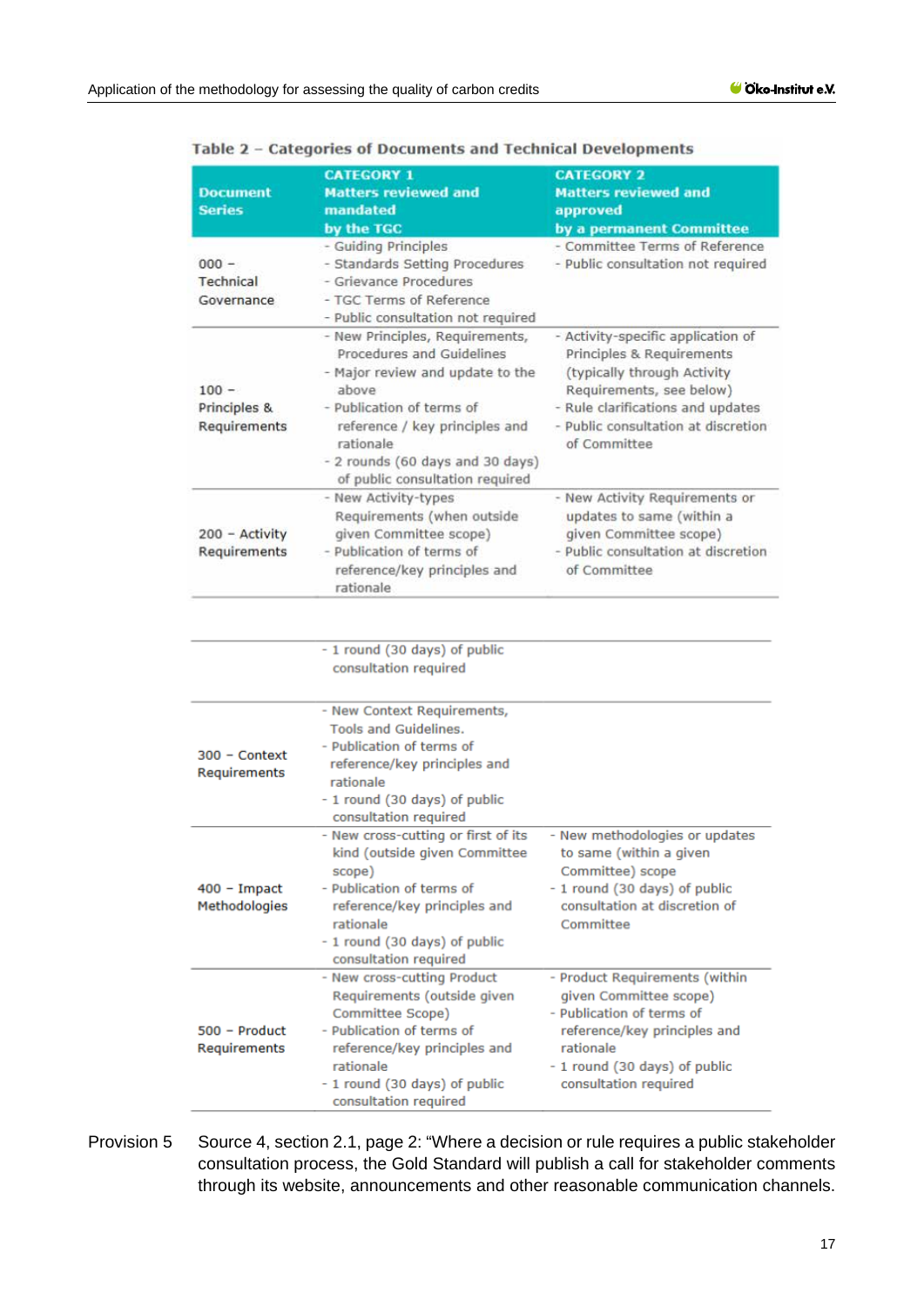The call for comments will include any supporting documentation that must be considered for interested stakeholders to be fully informed. It will also clearly identify where stakeholder comments should be submitted. All public stakeholder consultations will be open for comment for a minimum of thirty (30) calendar days."

# **Assessment outcome**

Yes (1 Point).

# **Justification of assessment**

The process for public consultations in relation to material program updates is defined in Source 1 to 3. Generally, Provision 1 specifies that "[t]echnically focused public consultations shall be undertaken for new developments and major updates" and require the program to notify stakeholders for major new developments and updates and to "publish a notification and appropriate rationale to its website". Concerning methodologies, Provision 2 specifies that "the revised draft methodology document may be published for public consultation for a 30-day period following the Gold Standard ´Standard Setting Procedures". Provision 3 requires public consultation (30 days) for "new crosscutting or first-of-kind methodologies". The process of material program updates is described in detail in source 3. The program additionally describes the processes and consultation requirements for different documents types in two categories (Provsion 4). While major program updates do require public consultation, some updates to documents do not – especially under category 2. For example, for "new methodologies or updates to same" the decision on public consultation is at the discretion of a permanent committee (Provision 4). Through correspondance with the program, it was be clarified, that only minor changes to documents that constitute clarification/revisions or rule updates can be implemented without consultation and are indeed at the discretion of a permanent committee. Considering the extend of detail in the releveant program documents, and that the guiding principles for these processes are compatible with the ISEAL Credibility Principles, the indicator is considered to be fulfilled.

# **Indicator 5.1.9**

# **Relevant scoring methodology provisions**

"The program actively performs outreach to gather public input when conducting public consultations on material program updates (e.g., through messages on their websites or messages to email listservs)."

# **Information sources considered**

1 Technical Governance: Guiding Principles. Version 1.0. Document issued in July 2017. Online available at: [https://globalgoals.goldstandard.org/000-2-gov-technical-governance-guiding](https://globalgoals.goldstandard.org/000-2-gov-technical-governance-guiding-principles/)[principles/.](https://globalgoals.goldstandard.org/000-2-gov-technical-governance-guiding-principles/)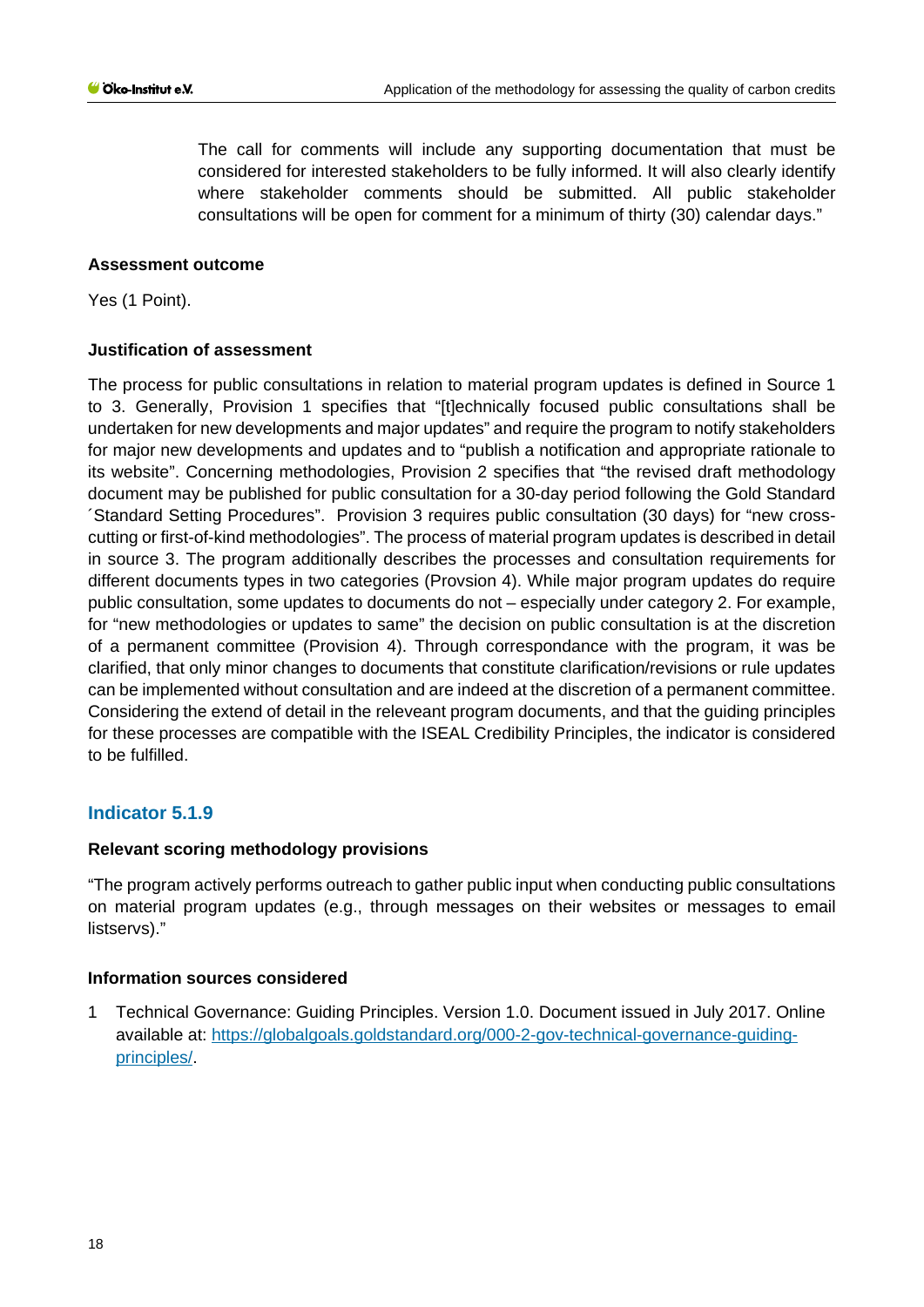#### **Relevant carbon crediting program provisions**

Provision 1 Source 1, section 2, page 4: "PRINCIPLE: The approach to, and outcomes of governance and decision making for all Gold Standard technical developments shall be transparent.

> Stakeholders shall be represented in technical governance and can participate in developments and assurance.

IN PRACTICE: This means that:

Gold Standard shall publish the Guiding Principles, Standards Setting Procedures, Grievance Procedures, Assurance and Oversight Procedures and relevant Terms of Reference to the Gold Standard website.

For major new developments and updates, Gold Standard shall publish a notification and appropriate rationale to its website and notify stakeholders early in the development. Feedback shall be sought from stakeholders at this early stage as appropriate.

Technically focused public consultations shall be undertaken for new developments and major updates. Gold Standard shall take active steps to engage with stakeholders during consultation periods.

Technical decisions and supporting rationale shall be published to the Gold Standard website.

Decision making committees and working groups shall aim to include representatives of key stakeholder groups, experts and a cross section of gender and geographic user groups.

Assurance and oversight decisions shall be made available to Gold Standard stakeholders for comment."

# **Assessment outcome**

Yes (1 Point).

# **Justification of assessment**

Provisions 1 states that the program needs to notify stakeholders for major new developments and updates and to "publish a notification and appropriate rationale to its website."

# **Indicator 5.1.10**

#### **Relevant scoring methodology provisions**

"Material program updates (e.g., new or updated normative program documents) are developed with the participation of experts (e.g., through advisory groups or expert committees)."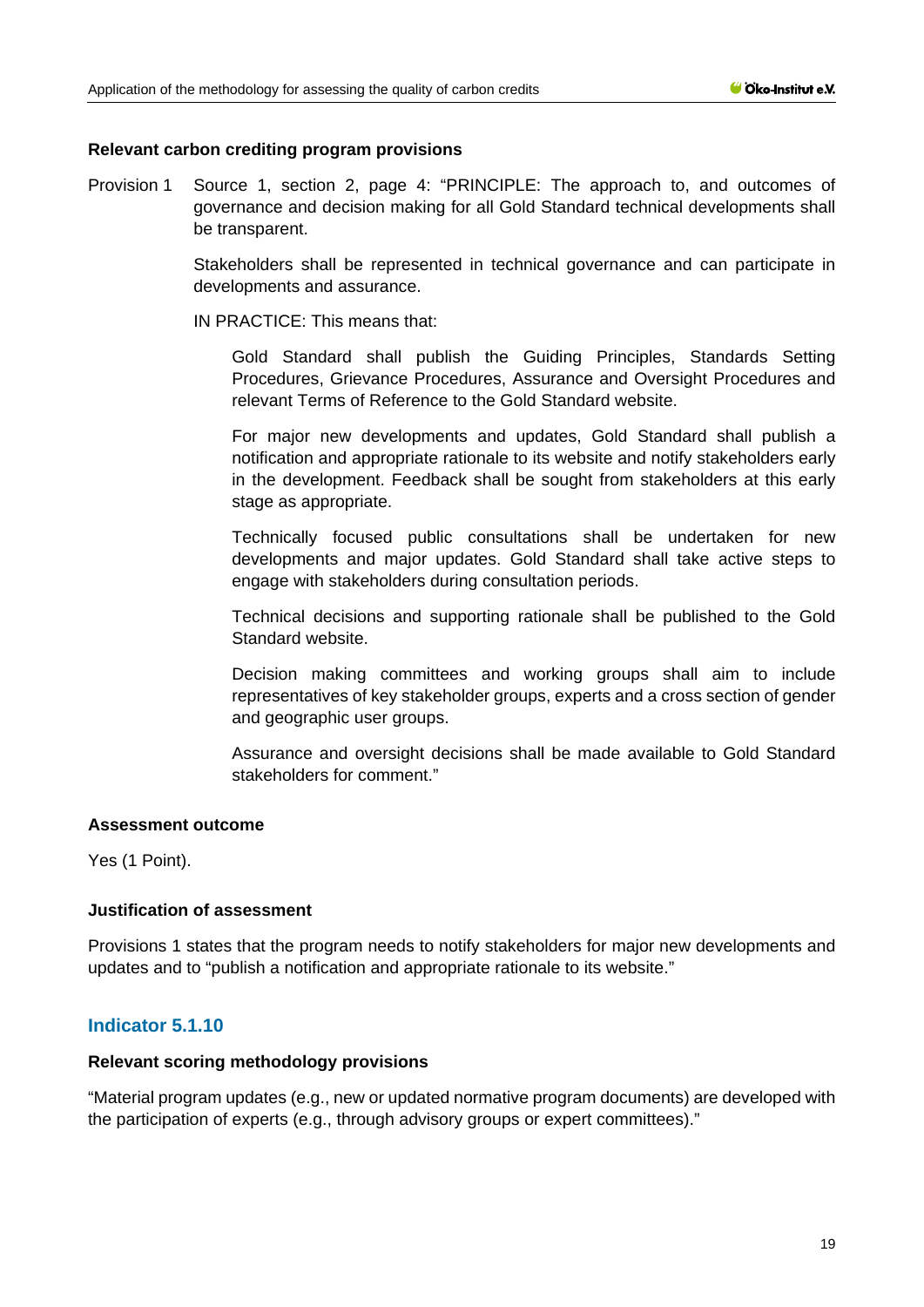# **Information sources considered**

- 1 Impact Quantification Methodology Approval Procedure. Version 1.0. Document issued on 22 October 2018. Online available at: [https://globalgoals.goldstandard.org/401-sdgiq](https://globalgoals.goldstandard.org/401-sdgiq-methodology-approval-procedure/)[methodology-approval-procedure/.](https://globalgoals.goldstandard.org/401-sdgiq-methodology-approval-procedure/)
- 2 Technical Governance: Guiding Principles. Version 1.0. Document issued in July 2017. Online available at: [https://globalgoals.goldstandard.org/000-2-gov-technical-governance-guiding](https://globalgoals.goldstandard.org/000-2-gov-technical-governance-guiding-principles/)[principles/.](https://globalgoals.goldstandard.org/000-2-gov-technical-governance-guiding-principles/)
- 3 Gold Standard Standards setting procedures. Version 2.1. Document issued on 9 April 2021. Online available at: https://globalgoals.goldstandard.org/standards/000.1 V2.1 Gov\_Standards-Setting-[Procedure.pdf](https://globalgoals.goldstandard.org/standards/000.1_V2.1_Gov_Standards-Setting-Procedure.pdf)
- 4 Technical Advisory Committee Terms of Reference. Version 2.1. Document issued on 9 April 2021. Online available at: [https://globalgoals.goldstandard.org/000-3-gov-terms-of-references](https://globalgoals.goldstandard.org/000-3-gov-terms-of-references-tac/)[tac/.](https://globalgoals.goldstandard.org/000-3-gov-terms-of-references-tac/)

#### **Relevant carbon crediting program provisions**

- Provision 1 Source 1, section 3.1.1.3, page 5: "Once a draft methodology has been accepted for progression, the Gold Standard Secretariat will identify external and internal reviewers to conduct the in-depth review of the draft methodology. Two external subject matter experts with relevant background will be identified and appointed by the Gold Standard Secretariat. In addition, two internal reviewers will be identified by the sectoral Technical Advisory Committee (TAC) where:
	- a) One reviewer will be from the relevant sectoral Gold Standard TAC, and
	- b) One reviewer from the 'Energy TAC', 'Land-use TAC, and/or the 'Water TAC', in case the context of the proposed methodology is relevant to more than one sectors

The reviewers will assess the draft methodology based on the following:

- a) Requirements outlined in 3.1.1.2.
- b) Alignment with the Gold Standard for the Global Goals Principles & Requirements2and the respective Activity Requirements
- c) Alignment with the latest version of the Gold Standard for the Global Goals Safeguarding Principles & Requirements
- d) Reputational risks for the Gold Standard

The Gold Standard Secretariat and the TAC shall choose reviewers to ensure no conflict of interest among the parties involved. In case a TAC member participates in the development of the methodology, the respective member may participate in the discussions but shall not vote on the methodology approval/ rejection decision."

Provision 2 Source 2, section 4, page 4: "PRINCIPLE: Gold Standard technical governance shall be expert-led and focus on quality of outcome (for standards and methodologies) or on accuracy (for assurance and oversight).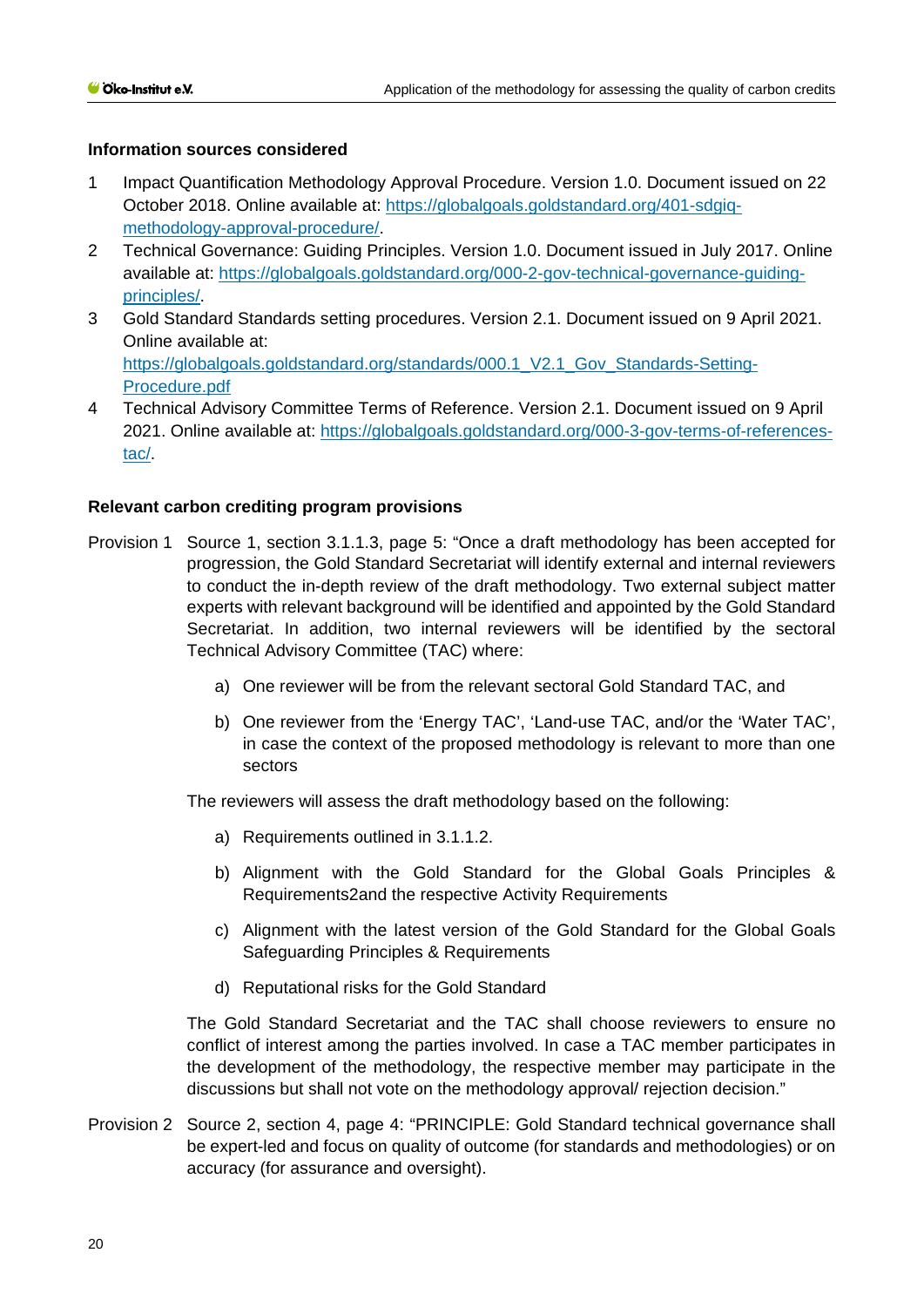#### IN PRACTICE:

Gold Standard shall convene experts to govern and decide upon all technical developments. Where necessary, experts from outside the existing Gold Standard network shall be approached to join such groups and committees.

The Gold Standard Secretariat shall recognise the limitations of its technical expertise and supplement this as required.

For the development of standards and methodologies, best practice and quality of outcome shall be a core consideration, considering the views of stakeholders and matters of practicality as required.

For the development of assurance and oversight procedures, the accuracy and veracity of claims arising shall be a core focus, as well as quality of performance of those responsible for audit."

Provision 3 Source 3, section 1.1.4-1.1.6, page 2: "The TGC has the authority over any changes to the SSP.

> In the case of non-substantive changes to the standard (for example corrections of error, language clarification), Gold Standard does not conduct a formal revision process but instead includes notification of any changes in the subsequent review and revision process.

> Between regular or planned updates to the Standard there may be urgent clarifications or corrections required, for example, if Gold Standard receives substantial feedback from stakeholders that warrants an immediate review of a specific requirement in the Standard. Where such circumstances occur, Gold Standard will update the requirements in discussion with Technical Governance Committee (TGC) or appointed Technical Advisory Committee (TAC). The updates will be published, and stakeholders notified. Where required, further stakeholder engagement sessions may follow, dependent on the nature of the changes. The precise process for decision, publication and further engagement on unplanned updates shall be discussed with the TGC or appointed TAC on a case-by-case basis."

- Provision 4 Source 3, section 2.1.3, page 3: "The TGC is responsible for mandating the development and approval process of all Standards and Modules. It does so by reference to the Technical Governance Guiding Principles. New or updated Standards and Modules shall not be published or available for use unless approved in accordance with the mandate given to the TGC or appointed Committee as noted in the TGC Terms of Reference. Note that the TGC itself is not responsible for taking any such decisions. Instead it provides the necessary mandate to other Advisory Committees, Working Groups or the Secretariat as appropriate."
- Provision 5 Source 3, section 2.1.4, page 3: "Standard approval decisions typically fall into two categories, summarised in TABLE 1, below. Typically, Category 1 decisions are made by TGC or a Technical Advisory Committee mandated by the TGC for that purpose. This could be an existing standing Committee, a sub-group or a newly formed Expert Working Group for the purpose. Project or function specific standing Committees are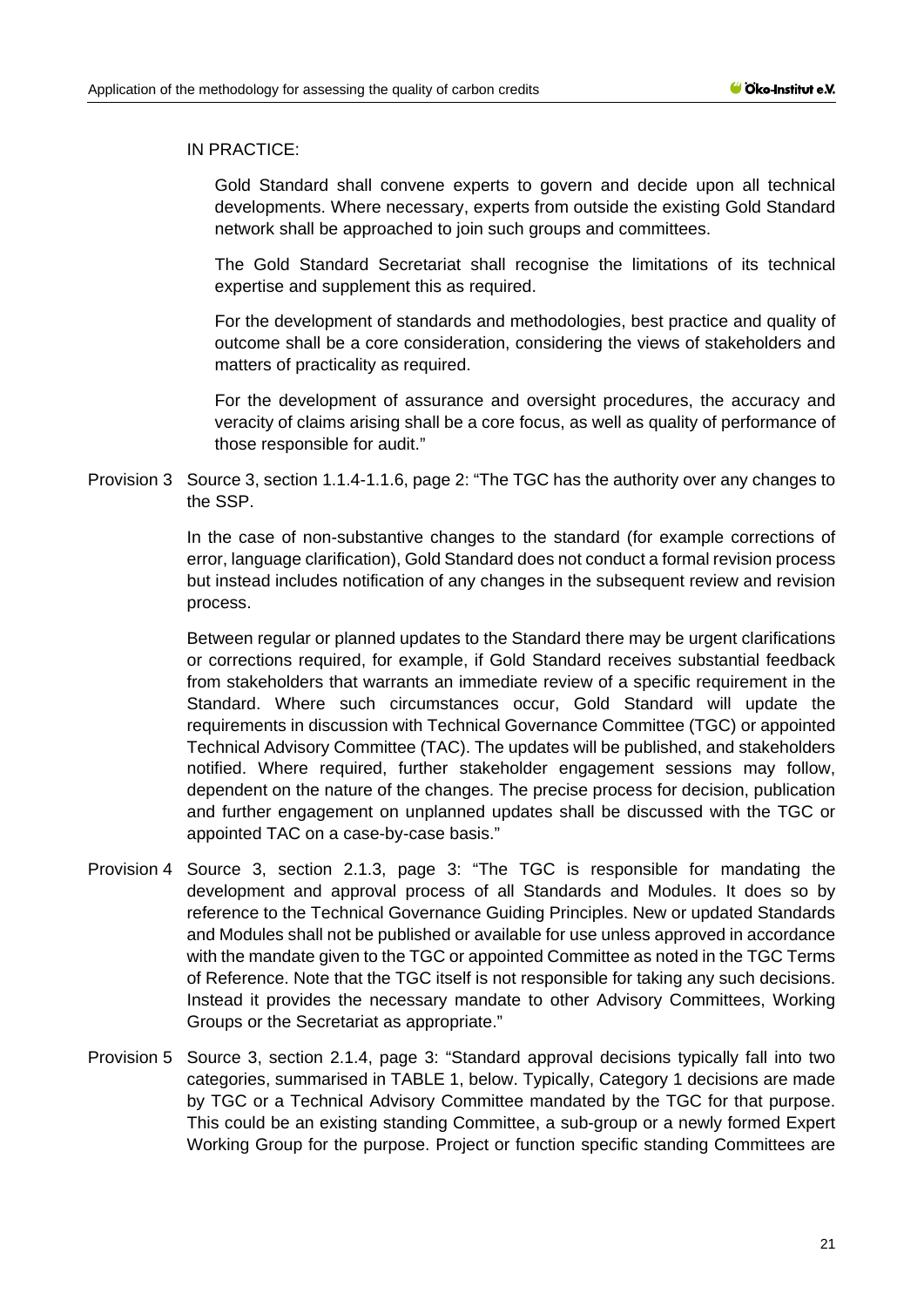typically responsible for Category 2 decisions, though these may be supplemented by further experts and/or stakeholders where required."

Provision 6 Source 3, section 2.1.5, page 3: "As a part of the Standard development or revision process, the Secretariat shall target key stakeholder groups which include both those who will be directly impacted by the implementation of the Standard and those who are indirectly affected, giving an opportunity to all groups to contribute to the development of the Standard."

| <b>CATEGORY 1</b>                                                                                          | <b>CATEGORY 2</b>                                                                                                                      |
|------------------------------------------------------------------------------------------------------------|----------------------------------------------------------------------------------------------------------------------------------------|
| <b>Cross cutting and strategic issues</b>                                                                  | <b>Activity specific matters</b>                                                                                                       |
| - New standards and standard updates e.g.<br>GS4GG                                                         | - Management of and updates to standards,<br>tools and quidelines.                                                                     |
| - New products and product revisions e.g.<br>GS4SUD, REC labels                                            | - New development of and updates to Activity<br>Requirements, tools and guidelines e.g. RE<br><b>Activity Requirements</b>             |
| - New cross cutting products and revisions,<br>tools and guidelines e.g. additionality,<br>double counting | - Activity specific methodologies (noting that<br>first of its kind methodologies captured as<br>Category 1) e.g. Agriculture emission |
| - Cross cutting methodologies, tools and<br>quidelines e.g. Gender                                         | reduction quantification methodology                                                                                                   |
|                                                                                                            | - Activity specific application of Product                                                                                             |
| - First of its kind methodologies, tools and<br>quidelines e.g. ADALYs                                     | Specifications e.g. crediting periods/renewals                                                                                         |
|                                                                                                            | - Activity specific auditor eligibility within                                                                                         |
| - New development and revisions to<br>technical processes, procedures and                                  | overall VVB Requirements                                                                                                               |

Table 1 - Categories of Standards Setting decisions

- New project types

 $(VVB)$ 

Validation & Verification Requirements

# Provision 7 Source 4, section 3.1, page 3: "RESPONSIBILITIES OF TECHNICAL ADVISORY **COMMITTEE**

3.1 |Standards Development. Standards Development activities including approval of new standards, standards updates, rule changes and clarifications (where required), based on (not exhaustive)

Developments under the UNFCCC, the Paris Agreement, the Sustainable Development Goals (SDGs) and other relevant reference frameworks Developments in the end-user markets served by Gold Standard and GS4GG Developments in best practice and research as relevant to Gold Standard and GS4GG

Proposals from Secretariat, Gold Standard Board and the NGO supporter community

Feedback and suggestions from market actors submitted to the TAC through Secretariat; and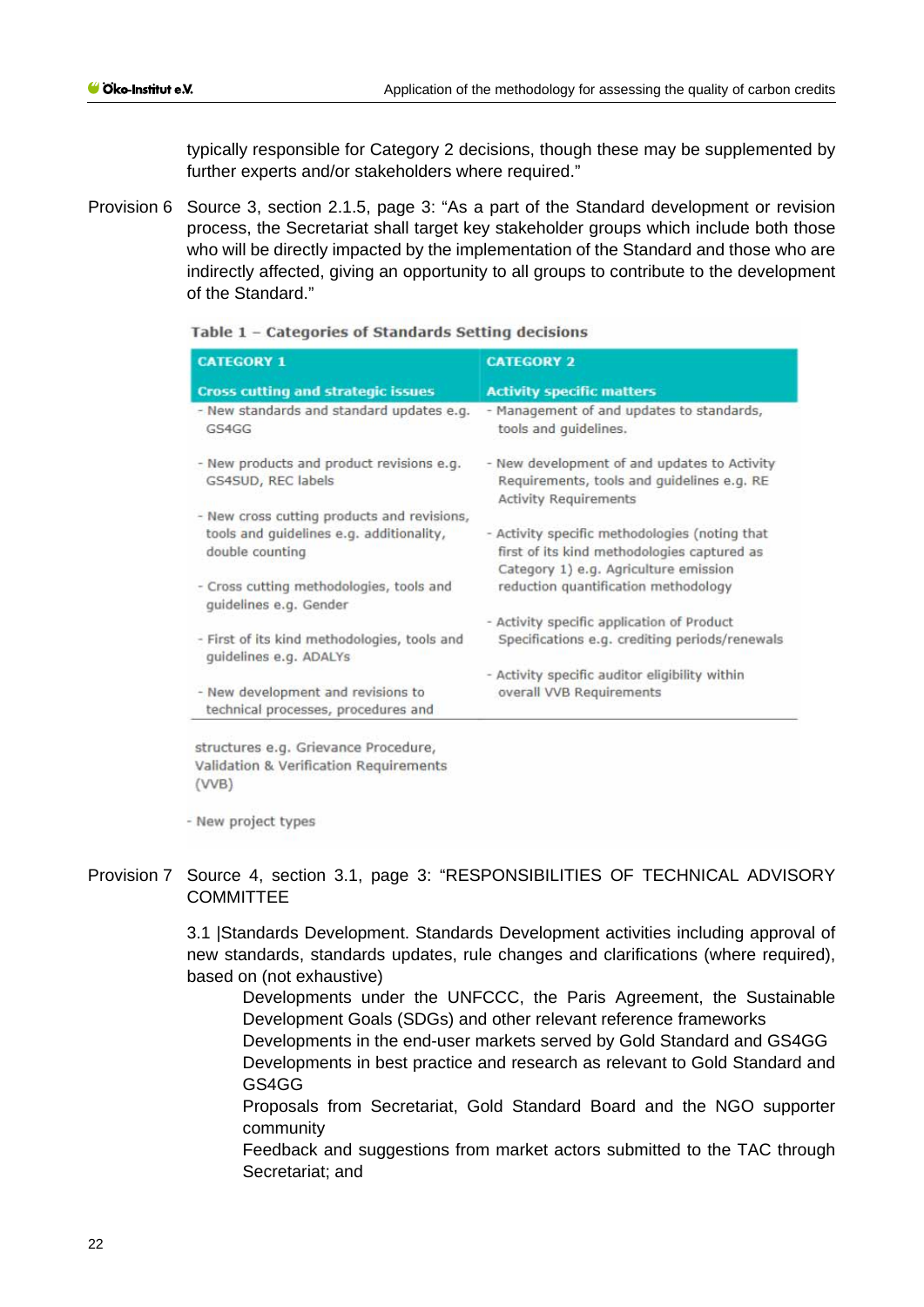Emergence of innovations suitable for addition to the Gold Standard activities.

In the context of Environmental Markets, the TAC is also the body in charge of operationalising any future scope expansions of Gold Standard for Global Goals based on previous 'in principal' Board approval. Decision on whether to approve a change of scope ideally requires consensus among TAC members (of the relevant committee like Energy/Land Use) or a two third absolute majority of the TAC committee. Such approval should be based on the advice of the Secretariat and informed by a public stakeholder consultation where required."

- Provision 8 Source 4, section 4, page 4: "On Secretariat's recommendation or on needs basis, the Technical Governance Committee (TGC) can establish and mandate new Technical Advisory Committees (TAC) to make decisions following the Standards Setting Procedure. The committees are set up on a permanent or semi-permanent basis as required. On Secretariat's recommendation or on needs basis, an appointed TAC may set up temporary working groups and dissolve once they have resolved their duties. The permanent committee defines specific decision-making modalities for Committees and Working Group that clarify any decision-making authority or limitations. With regards to Category 2 decisions as referred Standards Setting Procedure, two permanent TAC bodies are already in operation with the responsibility to oversee and administer Technical Governance;
	- i. Energy Committee for Energy projects and
	- ii. Land-use Committee for Land use portfolio of projects

The scope of responsibilities of these committees has been outlined in annex A of this document."

#### **Assessment outcome**

Yes (1 Point).

# **Justification of assessment**

The above documentation clearly specifies that the indicator is fulfilled. Experts are engaged in the development of material program updates through two external reviewers and through two internal TAC members (Provision 1). The TAC is a body of independent technical experts responsible for Standards Development activities including approval of new standards, standards updates, rule changes and clarifications (Provision 4-6).

# **Indicator 5.1.11**

#### **Relevant scoring methodology provisions**

"The program has established procedures for receiving complaints and resolving disputes from any carbon crediting program stakeholders. This includes the possibility for project owners to appeal decisions by the carbon crediting program relating to their projects."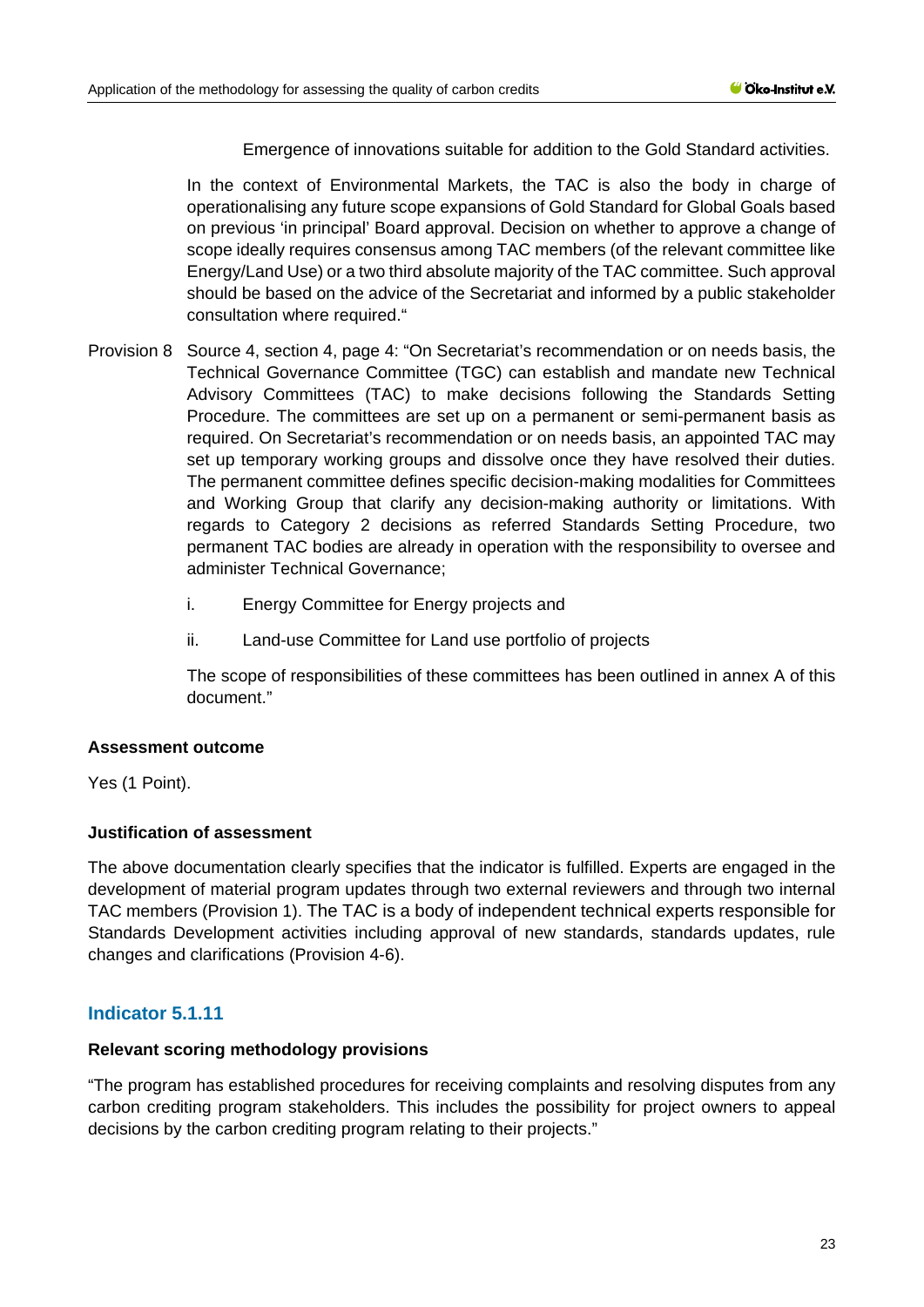#### **Information sources considered**

- 1 Gold Standard Public Stakeholder Consultation and Engagement Requirements. Version 1.2. Document issued in October 2019. Online available at: [https://globalgoals.goldstandard.org/102-par-stakeholder-consultation-requirements/.](https://globalgoals.goldstandard.org/000-7-gov-stakeholder-consultation-policy/)
- 2 Gold Standard Principles & Requirements. Version 1.2. Document issued in October 2019. Online available at: [https://globalgoals.goldstandard.org/101-par-principles-requirements/.](https://globalgoals.goldstandard.org/101-par-principles-requirements/)
- 3 Gold Standard Terms and Conditions, accessed 15.12.2021: <https://globalgoals.goldstandard.org/terms-conditions/>
- 4 Gold Standard Grievance Procedure, Version 3.0, Document issued July 2020. Online available at:<https://globalgoals.goldstandard.org/000-8-gov-grievance-approval-procedure/>

#### **Relevant carbon crediting program provisions**

Provision 1 Source 1, section 7.1, page 6: "All projects shall setup a formal input, feedback and grievance mechanism with the purpose of providing stakeholders with an opportunity to submit any feedback or raise grievances during the entire project life. […]

> 7.1.2 The project shall discuss the potential options with stakeholders and agree on an appropriate method.

> 7.1.3 At a minimum, Continuous Input and Grievance Expression Process Book shall be made available at an agreed location."

- Provision 2 Source 2, section 4, page 12: "Projects shall identify and engage Relevant Stakeholders and seek Expert Stakeholder input where necessary in the design, planning and implementation of the Project. Project design shall reflect the views and inputs of stakeholders and ongoing feedback shall be sought, captured and acted upon throughout the life of the Project."
- Provision 3 Source 2, section 4.1.12, page 12: "By successfully following these Requirements and Procedures:
	- a) The Project demonstrates how it has identified, engaged and consulted with relevant stakeholders. Where required, expert stakeholders are engaged in the process.
	- b) The Project demonstrates the records of the consultation and how the outcomes of the consultation have positively influenced the project design and implementation.
	- c) The Project demonstrates that stakeholder concerns have been addressed and any disputes have been resolved.
	- d) (d): The Project demonstrates that an appropriate system for the ongoing capture, recording and responding to stakeholder concerns is developed.
	- e) The Project includes the above points (a to d) in the Project Design Document, including the Monitoring & Reporting Plan."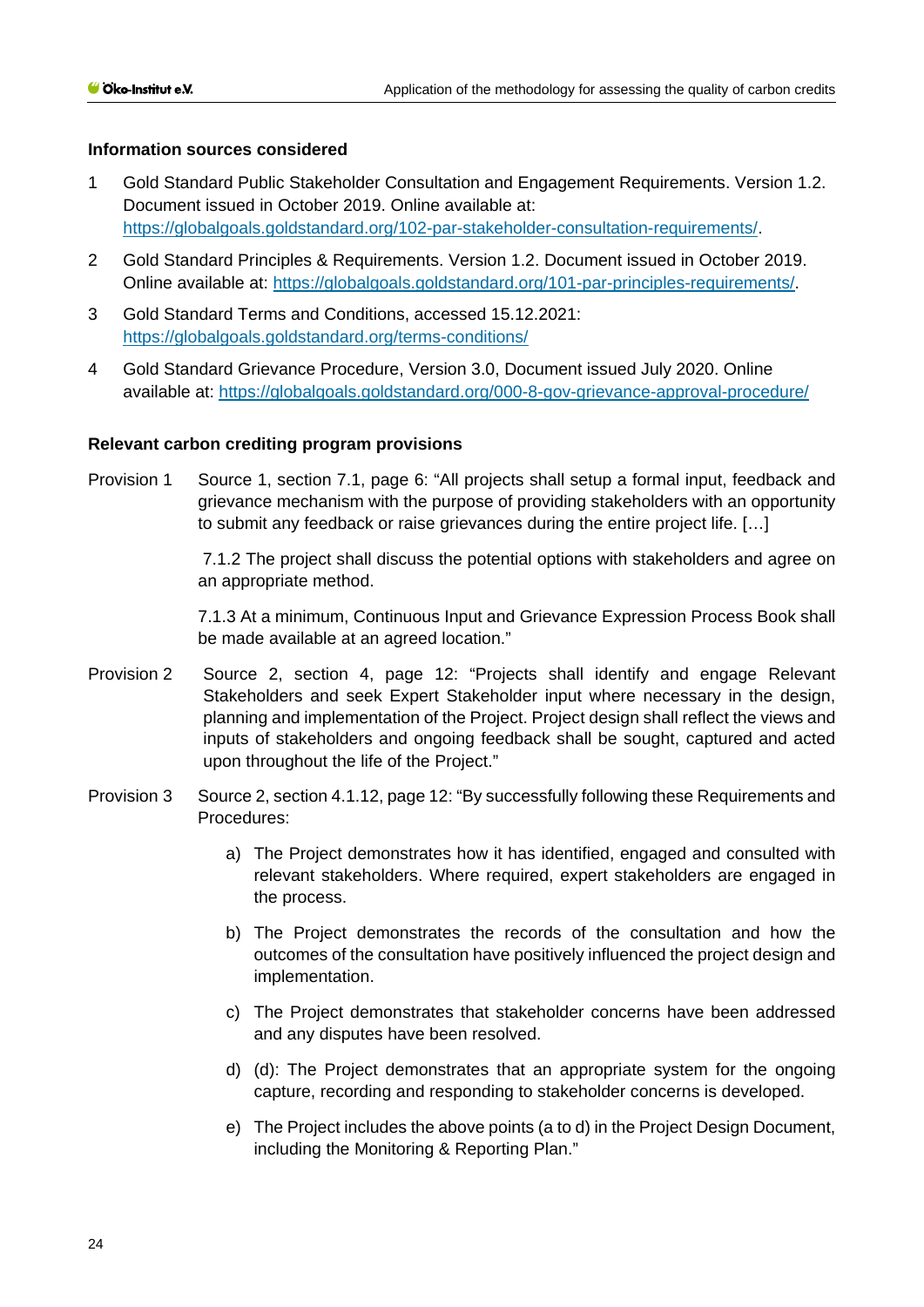- Provision 4 Source 3, Website section 12: "12. Appeals Mechanism (for Carbon projects only). If You disagree with a final decision made by SC in connection with the issuance or Labelling of a Unit, we offer an appeals mechanism in partnership with the International Bureau of the Permanent Court of Arbitration. Please contact help@sustain-cert.com for more information about the appeals mechanism."
- Provision 5 Source 4, section 1, page 1: "This document sets out the procedure to be followed for effective and timely resolutions to grievances relating to standard setting activities, procedures and Gold Standard itself, as well as, SustainCERT, Gold Standard Validation & Verification Bodies (VVBs) or the Oversight Body1 (if any).

The term "grievance" hereby refers to a "complaint," "dispute," "challenge," "conflict," and any similar term that expresses dissatisfaction with the Gold Standard procedure and functioning, including entities mentioned in 1.1.1 |above.

The scope of the Gold Standard Grievance procedure is to provide a formal process for addressing grievances related to:

Gold Standard policies, procedures (including Standard Setting) or personnel

Substantive complaints regarding the rules, requirements, content of the standard documents

SustainCERT performance matters (including the external experts appointed by SustainCERT to perform certification activity such as reviews, project site visits, etc.), Gold Standard VVBs or the Oversight Body (if any)."

# **Assessment outcome**

Yes (1 Point).

# **Justification of assessment**

The above documentation clearly specifies that a process exists to receive and resolve complaints (Provisions 1, 2, 3, and 5) and that there is an appeals process (Provision 4). The indicator is fulfilled.

# **Indicator 5.1.12**

#### **Relevant scoring methodology provisions**

"Potential issues with the program's provisions as identified through public consultation or complaints by any carbon crediting program stakeholders, are addressed and the process for doing so is clearly defined in the normative program documents."

# **Information sources considered**

1 Gold Standard Standards setting procedures. Version 2.1. Document issued on 9 April 2021. Online available at: https://globalgoals.goldstandard.org/standards/000.1 V2.1 Gov\_Standards-Setting-[Procedure.pdf](https://globalgoals.goldstandard.org/standards/000.1_V2.1_Gov_Standards-Setting-Procedure.pdf)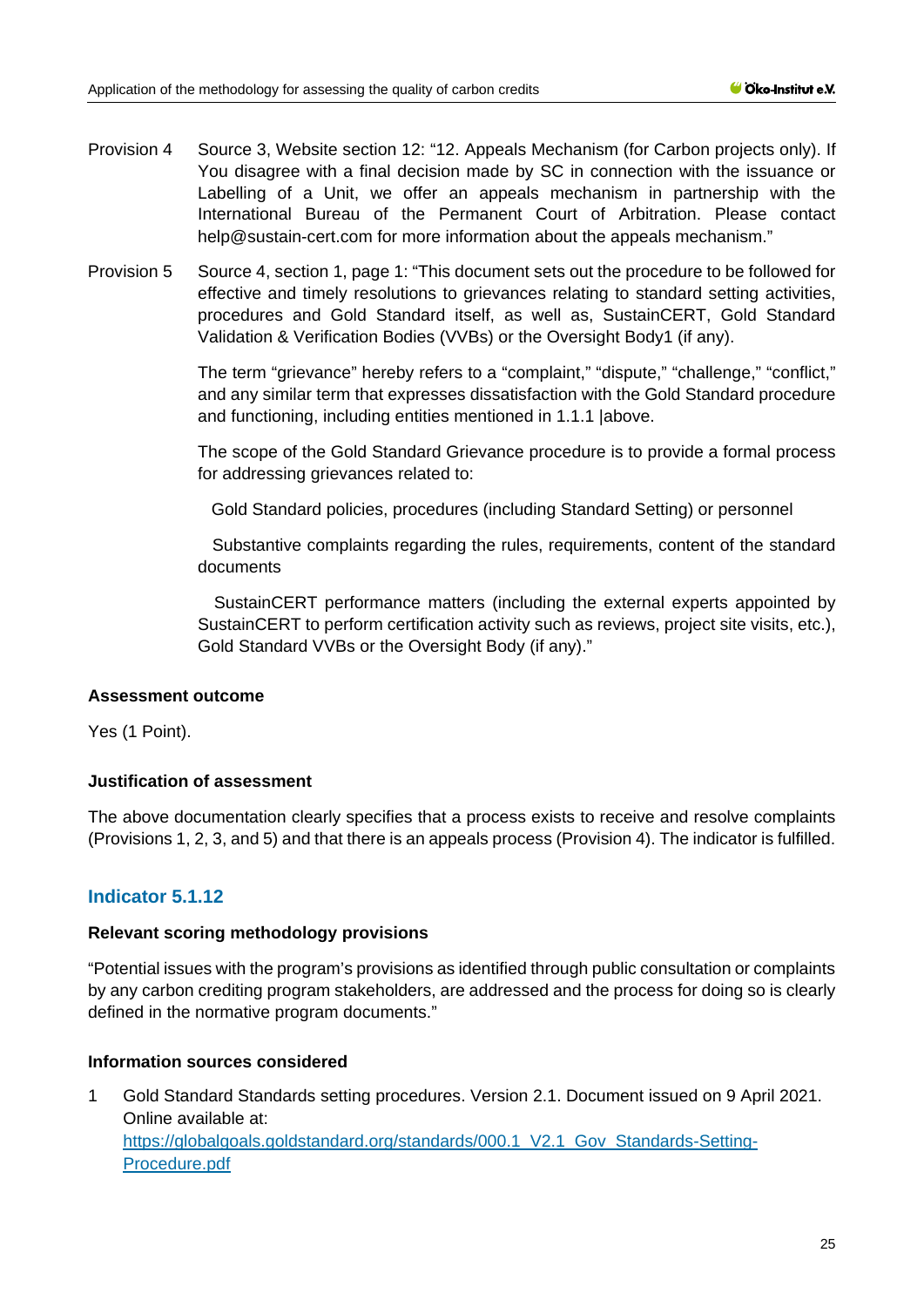- 2 Gold Standard Grievance Procedure. Version 3.0. Document issued on 30 July 2020. Online available at: [https://www.goldstandard.org/our-story/grievances-deregistration.](https://www.goldstandard.org/our-story/grievances-deregistration)
- 3 Gold Standard Public Stakeholder Consultation Policy. Version 2.0. Document issued on 3 June 20220. Online available at: [https://globalgoals.goldstandard.org/000-7-gov-stakeholder](https://globalgoals.goldstandard.org/000-7-gov-stakeholder-consultation-policy/)[consultation-policy/](https://globalgoals.goldstandard.org/000-7-gov-stakeholder-consultation-policy/)
- 4 Gold Standard Public Stakeholder Consultation and Engagement Requirements. Version 1.2. Document issued in October 2019. Online available at: [https://globalgoals.goldstandard.org/102-par-stakeholder-consultation-requirements/.](https://globalgoals.goldstandard.org/000-7-gov-stakeholder-consultation-policy/)

# **Relevant carbon crediting program provisions**

- Provision 1 Source 1, section 3.5.1, page 8: "As a part of the Standard development or revision process, the Secretariat shall target key stakeholder groups which include both those who will be directly impacted by the implementation of the Standard and those who are indirectly affected, giving an opportunity to all groups to contribute to the development of the Standard."
- Provision 2 Source 1, section 3.5.2, page 8: "All stakeholder consultations shall follow the Gold Standard Stakeholder Consultation Policy. The Secretariat shall maintain a dedicated area on the organisation's website for all ongoing consultation."
- Provision 3 Source 1, section 4.1.1, page 8: "All allegations, grievances and complaints regarding standards setting shall be directed through the Gold Standard Grievance Procedure."
- Provision 4 Source 2, section 1.1.1-3, page 1-2: "This document sets out the procedure to be followed for effective and timely resolutions to grievances relating to standard setting activities, procedures and Gold Standard itself, as well as, SustainCERT, Gold Standard Validation & Verification Bodies (VVBs) or the Oversight Body (if any).

The term "grievance" hereby refers to a "complaint," "dispute," "challenge," "conflict," and any similar term that expresses dissatisfaction with the Gold Standard procedure and functioning, including entities mentioned in 1.1.1 |above.

The scope of the Gold Standard Grievance procedure is to provide a formal process for addressing grievances related to:

Gold Standard policies, procedures (including Standard Setting) or personnel Substantive complaints regarding the rules, requirements, content of the standard documents SustainCERT performance matters (including the external experts appointed by SustainCERT to perform certification activity such as reviews, project site visits, etc.), Gold Standard VVBs or the Oversight Body (if any)"

Provision 5 Source 2, section 4.1.2-10, page 5-6: "Grievance letters shall be sent to grievance@goldstandard.org with the subject line "Grievance Submission to the Gold Standard.

> Following the receipt of a valid grievance, the Gold Standard will conduct a desk review to determine the extent of the alleged breach of the Gold Standard Requirements. Gold Standard will respond in writing within thirty (30) days of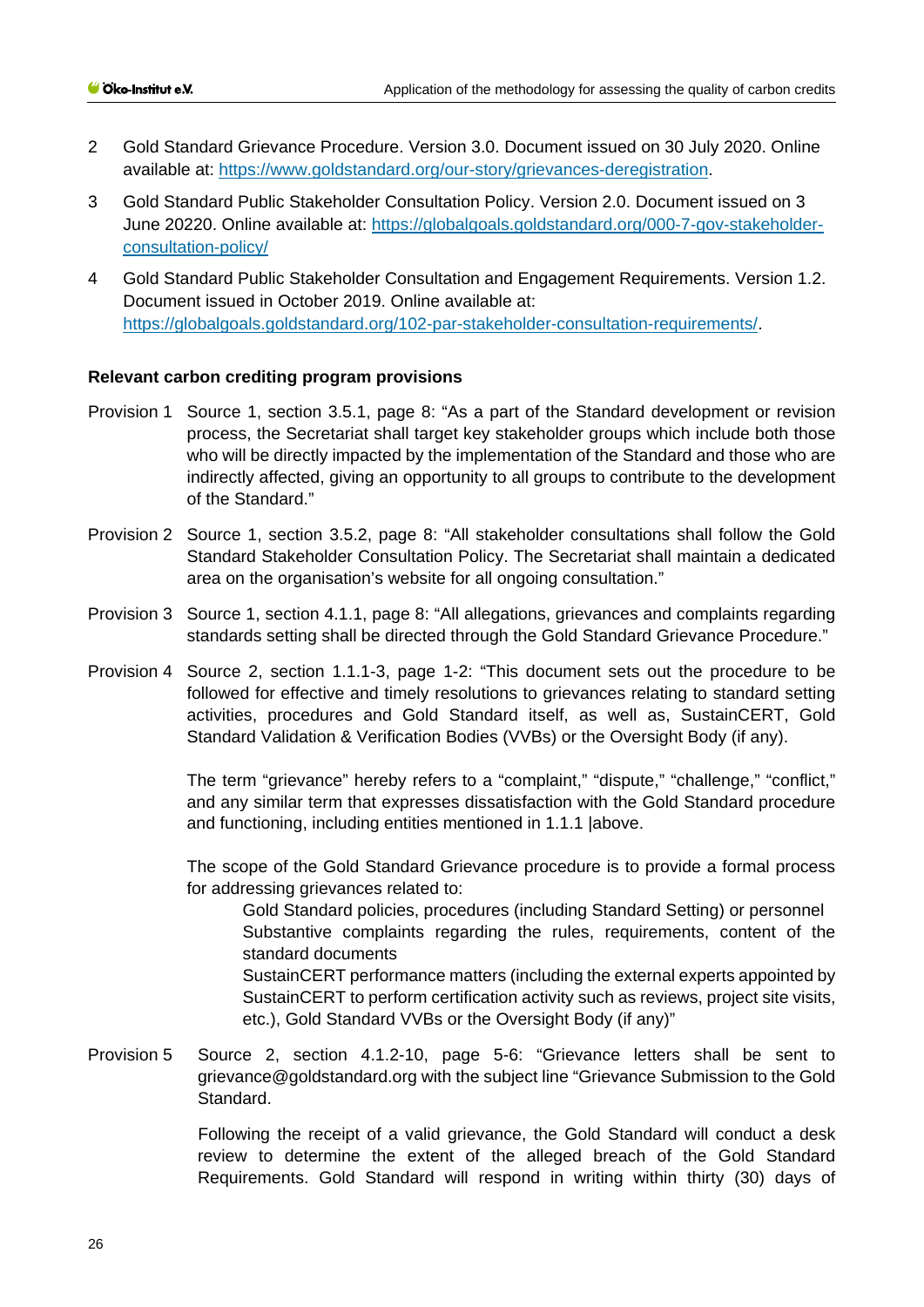submission of grievance. If the grievance is found ineligible, Gold Standard will provide an explanation and a recommendation on how to address the grievance correctly, if possible. A grievance against a decision by SustainCERT is considered an appeal and will be dealt with following the appeal procedure managed by SustainCERT and not included in this document.

Within 20 days of completion of initial review Gold Standard shall conduct an assessment to decide if an investigation is required, then the Gold Standard will produce a written investigation plan. The investigation plan will include, but not be limited to, the scope of the investigation, a list of potential other stakeholders to be queried, and the timeline for resolution. If the complexity of the grievance requires it, Gold Standard, at its discretion may appoint an external agency to conduct the investigation and manage the grievance.

Gold Standard shall send a non-disclosure agreement (NDA) to complainant. If any complainant party chooses not to sign the NDA, they shall not have access to the draft and final investigation reports, if Gold Standard decides not to make the investigation report public.

Following initial review, the Gold Standard may reach out to the complainant and/or parties involved o attempt to resolve the issue in an informal manner, unless such an attempt is reasonably considered an unnecessary exercise.

If the grievance cannot be resolved through informal discussion or mediation, Gold Standard will follow the process summarised in the figure below to resolve the grievance, within the indicative timelines.

Gold Standard shall conduct the investigation within 90 days after the initial review. Gold Standard reserves the right to extend the investigation deadlines, as required. The complainant will be informed about the revised timeline and expected dates.

During the initial review, investigation of grievance, Gold Standard may request additional information from complainant. If complainant is non-responsive for more than 30 days during initial review or investigation, Gold Standard reserves the right to close the grievance. Extended periods of slow or non-responsiveness will affect the overall timelines for the investigation.

Gold Standard shall communicate the decision regarding the resolution, including the reasons for the decisions, if applicable, any follow up actions and/or corrective measures to complainant and parties involved in the grievance.

If the complainant is not satisfied with the resolution, the complainant has the right to appeal the outcome of an investigation by notifying the Gold Standard that it would like to do so within 30 days of receiving the investigation findings. Their request will only be considered if they can present evidence of material information that has not been accounted for in Gold Standard's investigation."

Provision 6 Source 3, section 1.1, page 2: "The Gold Standard relies on public stakeholder consultations to ensure its rule--making is transparent, informed, and conservative. A stakeholder is classed as any individual or group that has an interest in any decision or rule made by Gold Standard. Comments from interested stakeholders allows Gold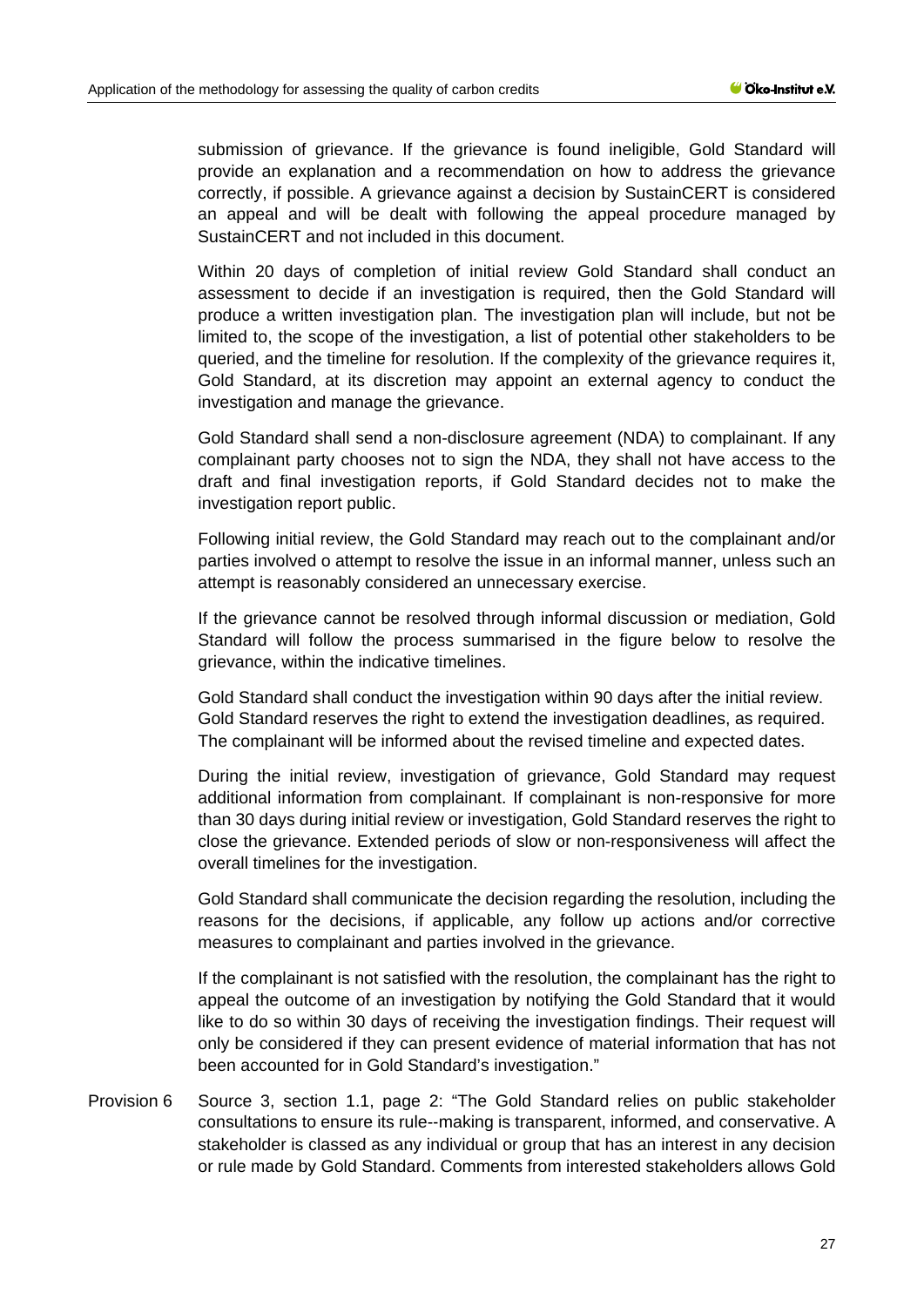Standard to make decisions that are based on evidence, experience, and the views of those local communities who will be most affected by the rules or decisions. Matters that require public stakeholder consultations include, but are not limited to, scope expansion, major revision to the Standard, and the inclusion of other environmental assets for certification."

Provision 7 Source 3, section 2.1, page 2: "Where a decision or rule requires a public stakeholder consultation process, the Gold Standard will publish a call for stakeholder comments through its website, announcements and other reasonable communication channels. The call for comments will include any supporting documentation that must be considered for interested stakeholders to be fully informed. It will also clearly identify where stakeholder comments should be submitted. All public stakeholder consultations will be open for comment for a minimum of thirty (30) calendar days."

#### Provision 8 Source 4, section 2, page 4: "2 – TRANSPARENCY AND INCLUSIVITY

PRINCIPLE: The approach to, and outcomes of governance and decision making for all Gold Standard technical developments shall be transparent. Stakeholders shall be represented in technical governance and can participate in developments and assurance.

IN PRACTICE: This means that:

Gold Standard shall publish the Guiding Principles, Standards Setting Procedures, Grievance Procedures, Assurance and Oversight Procedures and relevant Terms of Reference to the Gold Standard website.

For major new developments and updates, Gold Standard shall publish a notification and appropriate rationale to its website and notify stakeholders early in the development. Feedback shall be sought from stakeholders at this early stage as appropriate.

Technically focused public consultations shall be undertaken for new developments and major updates. Gold Standard shall take active steps to engage with stakeholders during consultation periods.

Technical decisions and supporting rationale shall be published to the Gold Standard website.

Decision making committees and working groups shall aim to include representatives of key stakeholder groups, experts and a cross section of gender and geographic user groups.

Assurance and oversight decisions shall be made available to Gold Standard stakeholders for comment."

#### **Assessment outcome**

Yes (1 Point).

# **Justification of assessment**

The above documentation clearly specifies that the indicator is fulfilled.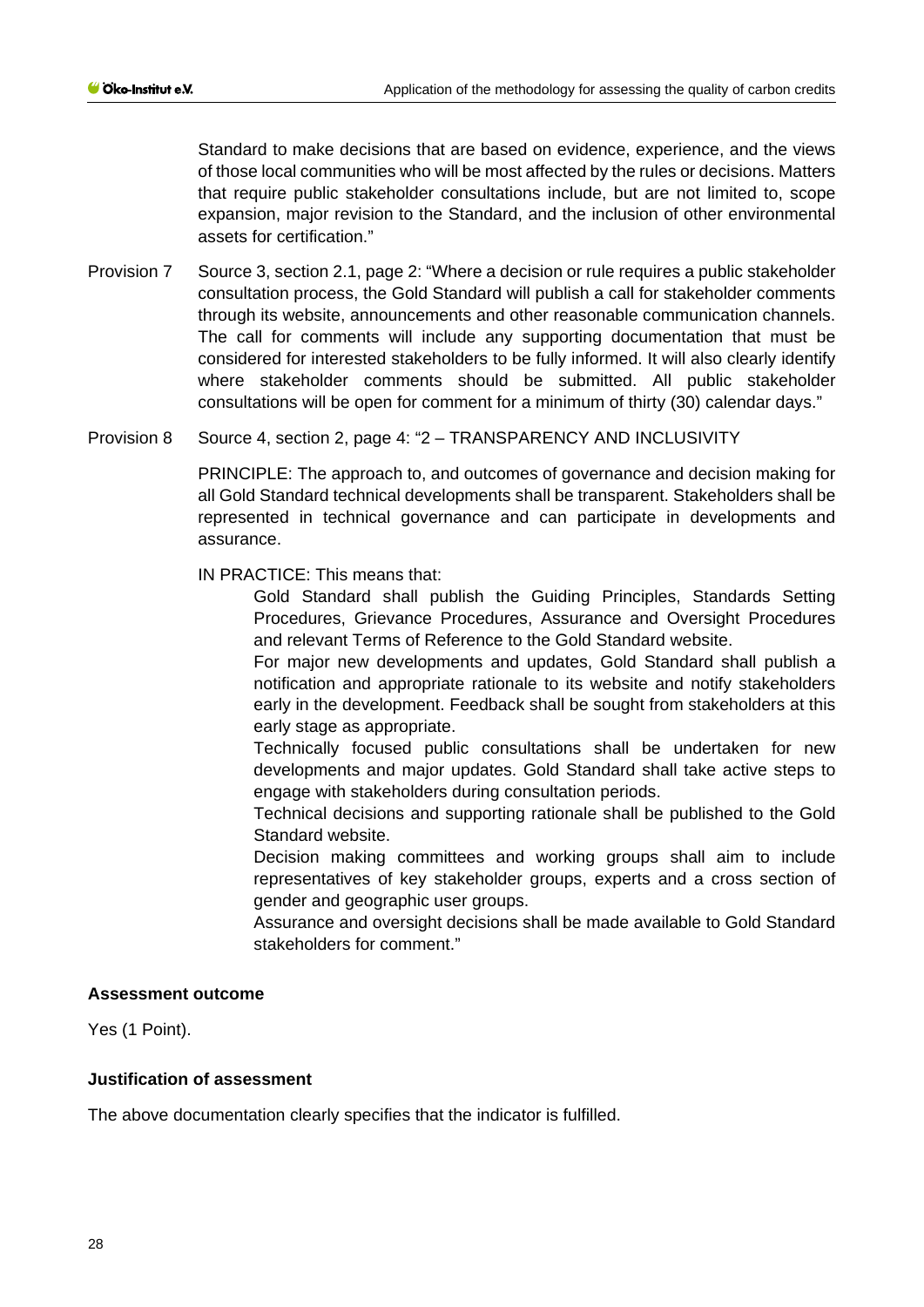# **Indicator 5.1.13**

#### **Relevant scoring methodology provisions**

"The procedure for handling stakeholder disputes and complaints has defined time-bound requirements for the program to respond to disputes or complaints."

#### **Information sources considered**

1 Gold Standard Grievance Procedure. Version 3.0. Document issued on 30 July 2020. Online available at: [https://www.goldstandard.org/our-story/grievances-deregistration.](https://www.goldstandard.org/our-story/grievances-deregistration)

#### **Relevant carbon crediting program provisions**

Provision 1 Source 1, section 1.1.1-1.1.3, page 1-2: "This document sets out the procedure to be followed for effective and timely resolutions to grievances relating to standard setting activities, procedures and Gold Standard itself, as well as, SustainCERT, Gold Standard Validation & Verification Bodies (VVBs) or the Oversight Body1(if any).

> The term "grievance" hereby refers to a "complaint," "dispute," "challenge," "conflict," and any similar term that expresses dissatisfaction with the Gold Standard procedure and functioning, including entities mentioned in 1.1.1 |above.

> The scope of the Gold Standard Grievance procedure is to provide a formal process for addressing grievances related to:

Gold Standard policies, procedures (including Standard Setting) or personnel

Substantive complaints regarding the rules, requirements, content of the standard documents

SustainCERT performance matters (including the external experts appointed by SustainCERT to perform certification activity such as reviews, project site visits, etc.), Gold Standard VVBs or the Oversight Body (if any)."

Provision 2 Source 1, section 4.1.2-4.1.10, page 5-6: "Grievance letters shall be sent to grievance@goldstandard.org with the subject line "Grievance Submission to the Gold Standard.

> Following the receipt of a valid grievance, the Gold Standard will conduct a desk review to determine the extent of the alleged breach of the Gold Standard Requirements. Gold Standard will respond in writing within thirty (30) days of submission of grievance. If the grievance is found ineligible, Gold Standard will provide an explanation and a recommendation on how to address the grievance correctly, if possible. A grievance against a decision by SustainCERT is considered an appeal and will be dealt with following the appeal procedure managed by SustainCERT and not included in this document.

> Within 20 days of completion of initial review Gold Standard shall conduct an assessment to decide if an investigation is required, then the Gold Standard will produce a written investigation plan. The investigation plan will include, but not be limited to, the scope of the investigation, a list of potential other stakeholders to be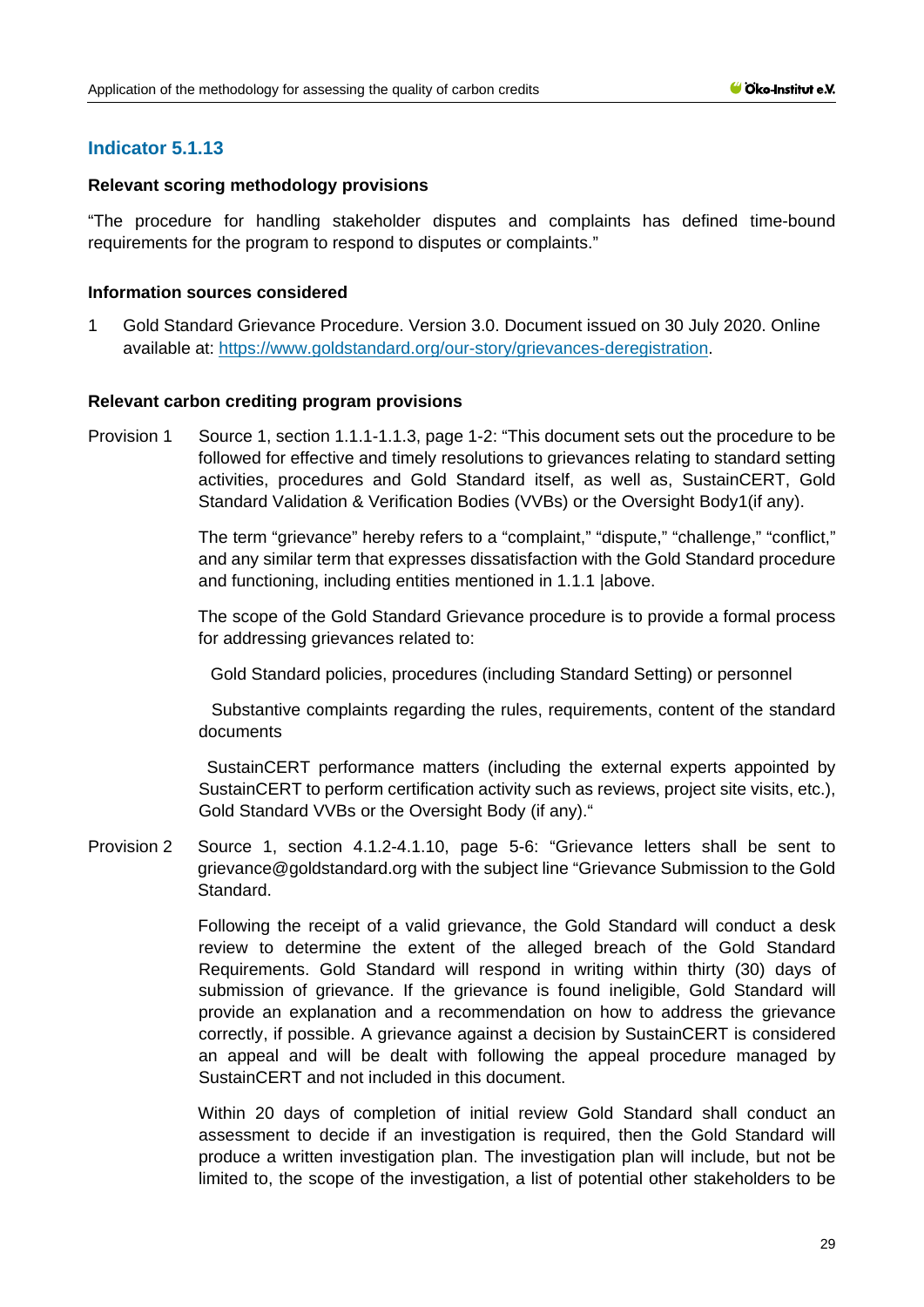queried, and the timeline for resolution. If the complexity of the grievance requires it, Gold Standard, at its discretion may appoint an external agency to conduct the investigation and manage the grievance.

Gold Standard shall send a non-disclosure agreement (NDA) to complainant. If any complainant party chooses not to sign the NDA, they shall not have access to the draft and final investigation reports, if Gold Standard decides not to make the investigation report public.

Following initial review, the Gold Standard may reach out to the complainant and/or parties involved o attempt to resolve the issue in an informal manner, unless such an attempt is reasonably considered an unnecessary exercise.

If the grievance cannot be resolved through informal discussion or mediation, Gold Standard will follow the process summarised in the figure below to resolve the grievance, within the indicative timelines.

Gold Standard shall conduct the investigation within 90 days after the initial review. Gold Standard reserves the right to extend the investigation deadlines, as required. The complainant will be informed about the revised timeline and expected dates.

During the initial review, investigation of grievance, Gold Standard may request additional information from complainant. If complainant is non-responsive for more than 30 days during initial review or investigation, Gold Standard reserves the right to close the grievance. Extended periods of slow or non-responsiveness will affect the overall timelines for the investigation.

Gold Standard shall communicate the decision regarding the resolution, including the reasons for the decisions, if applicable, any follow up actions and/or corrective measures to complainant and parties involved in the grievance.

If the complainant is not satisfied with the resolution, the complainant has the right to appeal the outcome of an investigation by notifying the Gold Standard that it would like to do so within 30 days of receiving the investigation findings. Their request will only be considered if they can present evidence of material information that has not been accounted for in Gold Standard's investigation."

#### **Assessment outcome**

Yes (1 Point).

#### **Justification of assessment**

The above documentation clearly specifies that the indicator is fulfilled.

### **Indicator 5.1.14**

#### **Relevant scoring methodology provisions**

"There is no evidence that the current program staff have ever engaged in fraud on behalf of the program or that key personnel have been convicted of fraud. Web searches or other publicly accessible information may inform this indicator."